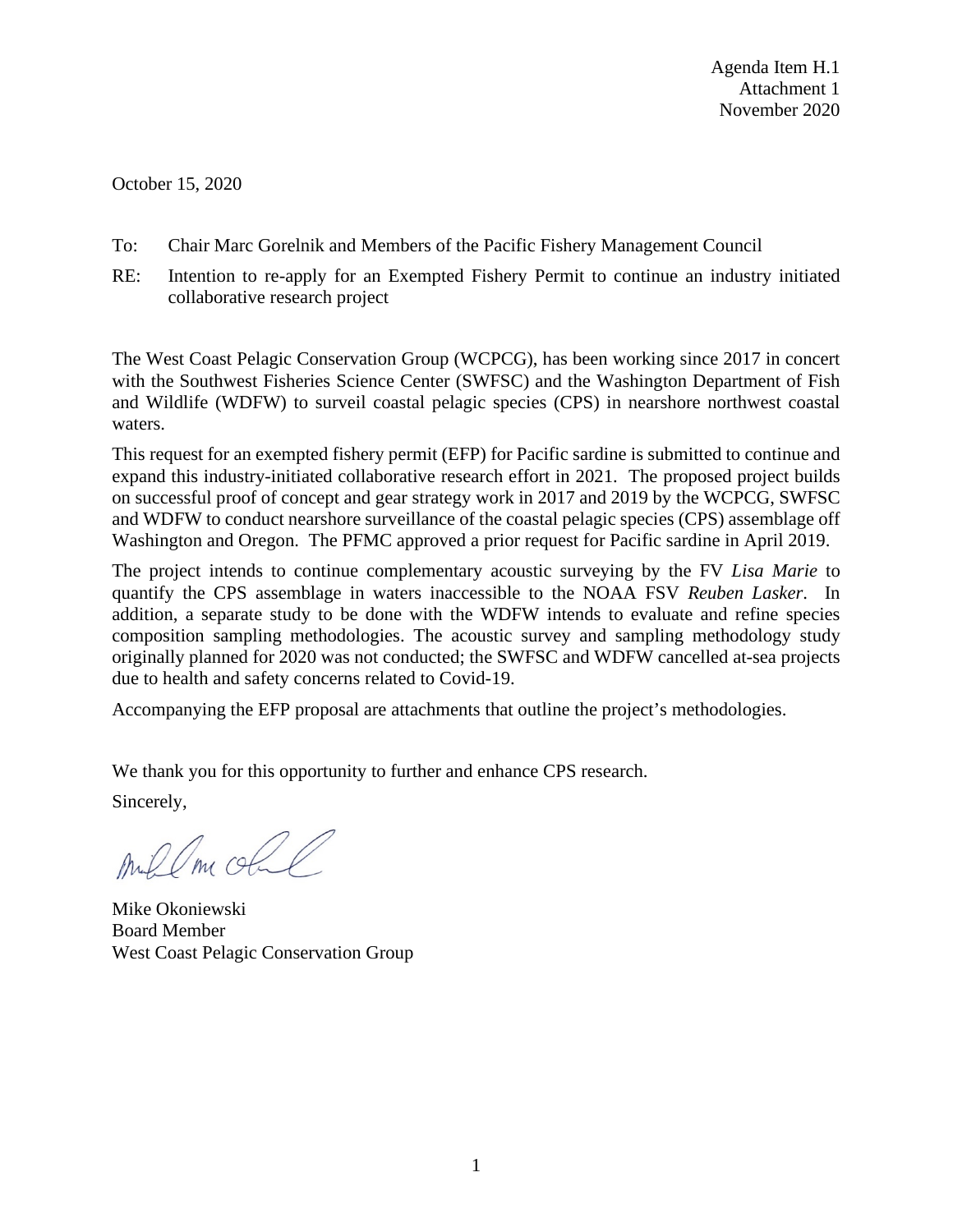#### **Proposal for an Exempted Fishery Permit**

#### **West Coast Pelagic Conservation Group Collaborative Nearshore Acoustic Trawl Methodology Survey of North West Coastal Waters**

This proposal for an exempted fishery permit (EFP) is submitted to continue and expand an industry-initiated collaborative research effort. The proposed project builds on successful proof of concept and gear strategy work in 2017 and 2019 by the West Coast Pelagic Conservation Group (WCPCG), the NOAA Southwest Fisheries Science Center (NOAA/SWFC), and the Washington Department of Fish and Wildlife (WDFW) to conduct nearshore surveillance of the coastal pelagic species (CPS) assemblage off Washington and Oregon. The PFMC previously approved this request in April 2019.

1. Applicants must submit a completed application in writing that includes, but is not limited to, the following information:

a. *Date of application*: October 15, 2020

First submitted October 19, 2017 and tentatively approved by the SSC November 2017 for PFMC review in April 2018 and re-submitted March 16<sup>th</sup>, 2019 with updates; approved April 2019. The 2020 EFP was approved by NOAA West Coast Region but not issued given cancellation of the NOAA SWFSC survey.

b. *Applicant's names, mailing addresses, and telephone numbers*.

West Coast Pelagic Conservation Group Mailing Address: PO Box 1104, Westport WA 98595-1104 Phones: 360-619-2019 or 360-310-0662

c. *A statement of the purpose and goals of the experiment for which an EFP is needed, including a general description of the arrangements for the disposition of all species harvested under the EFP*.

The purpose of the project is to provide acoustic and biological/composition data of coastal pelagic species (CPS) inshore of the proposed 2021 NOAA/SWFSC acoustic-trawl (ATM) survey to address the lack of survey coverage of nearshore areas where CPS biomass can concentrate. This work advances the proof-of-concept work undertaken in 2017 and 2019 in conjunction with the NOAA/SWFSC and the Washington Department of Fish and Wildlife (WDFW).

Surveying and sampling by an industry vessel, the F/V *Lisa Marie,* will be done concurrently with the NOAA/SWFSC survey from the Canada/US border to north/central California to overlap with and extend the nearshore transect of the NOAA vessel. The *Lisa Marie* will be equipped with a calibrated Simrad EK-60 downsounder that will acoustically sample in order to make relative comparisons with the offshore areas surveyed by the NOAA vessel. In addition, the *Lisa Marie* will use seine gear to conduct daytime sampling of acoustically identified CPS schools to evaluate species composition and collect biological data.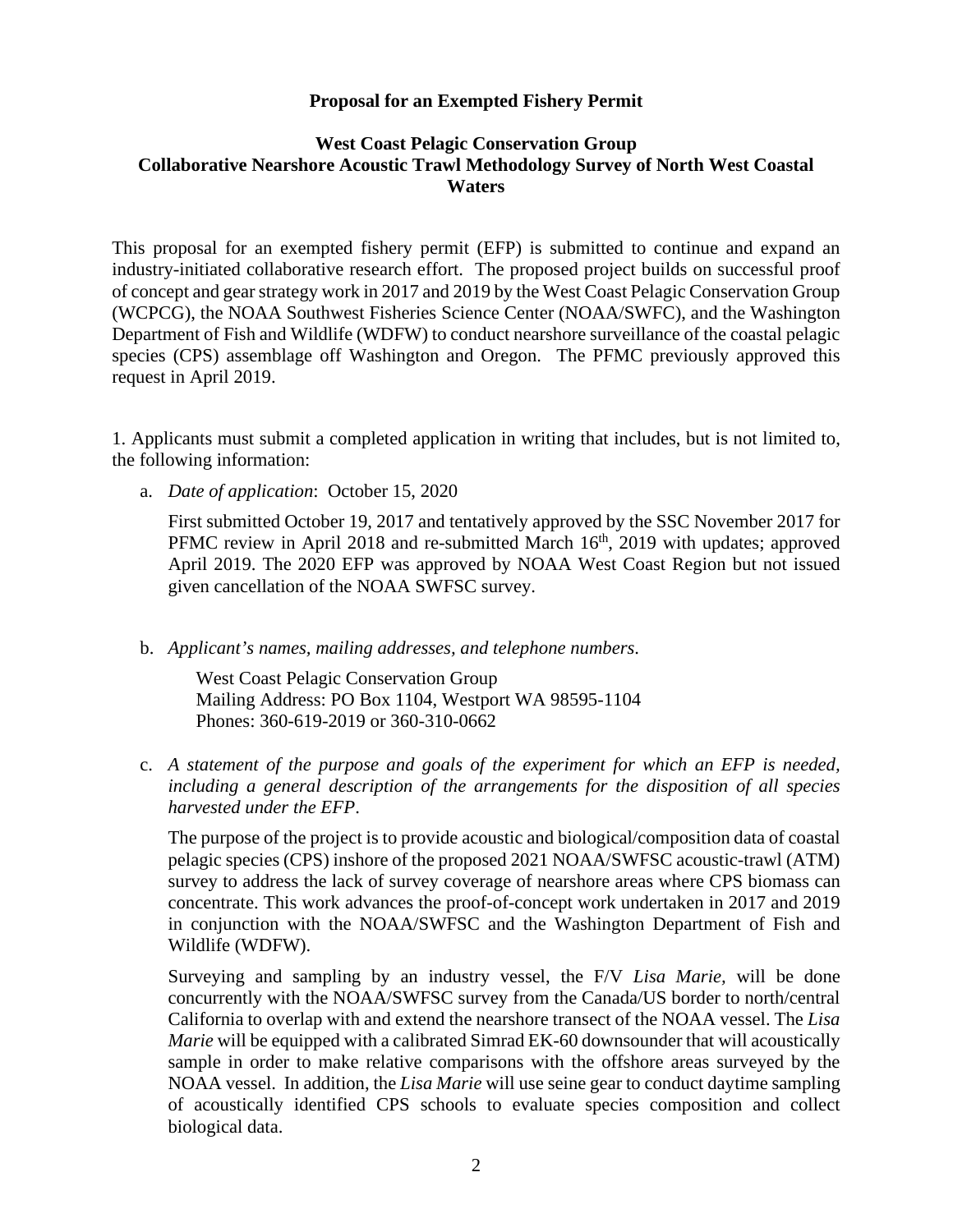A separate study, within the overall project to be conducted with the WDFW, seeks to address sampling methodology concerns raised in reviews of the ATM survey. The study will be coordinated with the WDFW and be conducted independent of and subsequent to the NOAA/SWFSC survey. The *Lisa Marie* will fish along Washington transects to test different fishing (e.g., set timing – day versus night), and sampling (e.g., species composition sample size) methodologies to improve species and biological characterization of acoustically surveyed schools. Depending on scheduling constraints, this work will be accomplished in either 2021 or 2022.

For all components of the project, the captain of the *Lisa Marie* will maintain a logbook provided by the WDFW to document set location, estimate school size, and tonnage wrapped; and, WDFW biologist(s) will assist with acoustic data collection, and direct and conduct sampling onboard. Fish will be dip-netted from wrapped schools, quantified (weighed or counted), and identified to species onboard. Samples of 50 fish per CPS species will be collected from each set for biological sampling. If necessary, some fish samples may be frozen and retained for additional analyses to be performed by NOAA. Wrapped schools will be released alive, and no fish will be harvested or retained for commercial purposes.

## *d. Valid justification explaining why issuance of an EFP is warranted.*

A long-standing concern identified by CPS stock assessment reviews is associated with the spatial and temporal coverage of the NOAA/SWFSC survey. This project seeks to close the gap in our comprehension of CPS biomass and distribution by enhancing the NOAA ATM survey methodology through surveillance of the CPS in nearshore, and other adjacent areas where the NOAA survey cannot sample or survey.

The ATM survey provides the only index used for informing abundance and distribution of CPS in stock assessments. Accurate stock assessments are indispensable for the short and long-term success of the fishing industry. The ATM survey employs the latest technologies but has limitations. Due to safety concerns, the NOAA research vessels do not survey in waters less than 20-50 meters, however, CPS distribution does concentrate into waters of this depth. This is a point of concern identified by the fishing community, and in peer reviews of both the ATM survey and Pacific sardine stock assessments. Also, there is a large degree of temporal and spatial difference between detection and sampling: species sampling is limited to surface-trawl gear deployed at night, while acoustic surveying is conducted during the day. Often the surface-trawls capture very few or no fish. For years assessment reviewers have highlighted the need for larger sample sizes in closer proximity to acoustic backscatter.

The EFP is needed because the project requires setting on CPS schools, including Pacific sardine, and the primary directed Pacific sardine fishery is closed.

#### *e. A statement of whether the proposed experimental fishing has broader significance than the applicant's individual goals.*

This experimental fishing/surveillance approach could be applied to other species of fish that inhabit nearshore areas in any U.S. or Canadian waters. The techniques could be applied anywhere that additional species composition sampling would benefit fisheries survey work. Nearshore biological sampling and acoustic work may be useful to inform future stock assessment on CPS, or other species abundance, behavior, and species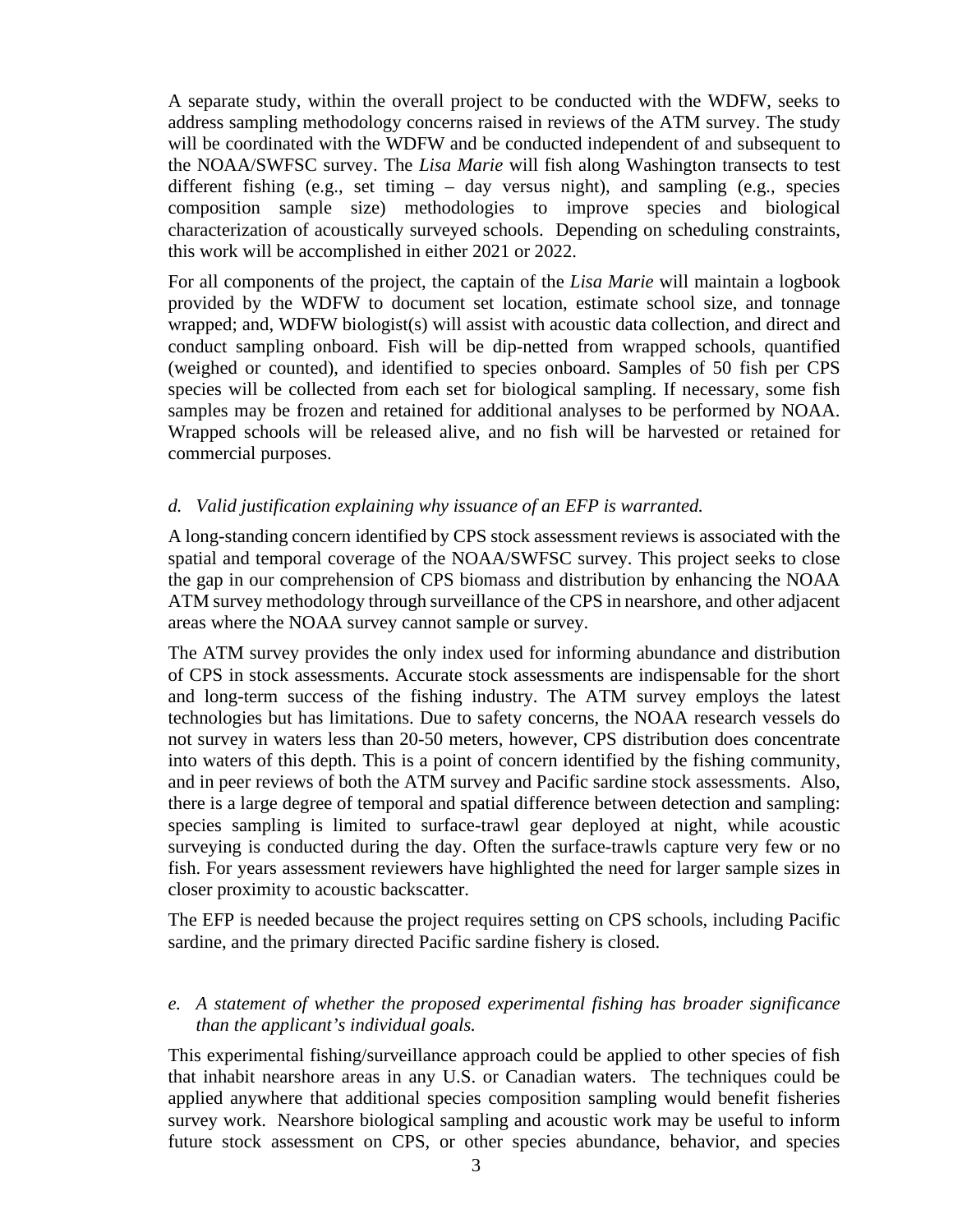composition in nearshore waters where trawl sampling and deep draft vessel surveillance is not an option.

*f. A statement whether the applicant intends to continue the EFP activities for more than one year. NMFS issues EFPs for only one year at a time. However, if an EFP proposal has a multi-year focus, this information should be included in the proposal.*

Yes, the applicants intend to continue more than one year, contingent on funding. The WCPCG has secured NOAA cooperative research funds and a Saltonstall-Kennedy grant to conduct the acoustic survey in 2021 and 2022. The Saltonstall-Kennedy grant will fund the sampling methodology study to be conducted with WDFW.

*g. Number of vessels and processors covered under the EFP, as well as vessel names, skipper names, and vessel ID and permit numbers.*

One vessel: F/V *Lisa Marie*, Coast Guard #: 1038717; Captain: Ricky Blair, Owner: Andy Blair.

No processors will be involved in the handling of the samples unless it is to transfer samples to a location designated, and as directed, by the NOAA/SWFSC or the WDFW. There will be no commercial purchase of fish in this project.

*h. A description of the species to be harvested under the EFP and the amount(s) of such harvest necessary to conduct the experiment; this description should include estimates of harvest impacts to non-target species.*

Species wrapped and sampled may include Pacific sardine, Northern anchovy, jack mackerel, Pacific mackerel, and other CPS, and non-target species including smelts, flatfishes, cods, rockfishes and salmon.

The project anticipates needing to retain for species composition estimates and biological sampling a maximum of 10 metric tons of Pacific sardine and 10 metric tons for all other CPS and non-target species, combined. All fish wrapped but not dip netted for sampling will be released from the seine net immediately upon completion of the dip netting.

*i. A reasonable justification for the amount of EFP fish to be harvested. For statistical purposes, this could include a power analysis or other means to estimate a reasonable amount or number of fish. Any other justification that supports the amount of fish proposed for EFP activities should also be included.* 

The amount of fish requested under the EFP is intended to allow statistically valid sample sizes of encountered CPS to be collected per set for species composition evaluation and the collection of biological data. Data are needed to support power analyses.

The target sample size for biological sampling will be 50 fish per species per set. Following protocols provided for 2019, species composition sampling will entail taking three dip netted scoops (5 to a maximum of 25 kg) per set during the first stage. During the second stage of the project, the number of scoops collected will be modified to evaluate the optimum number required to characterize species composition.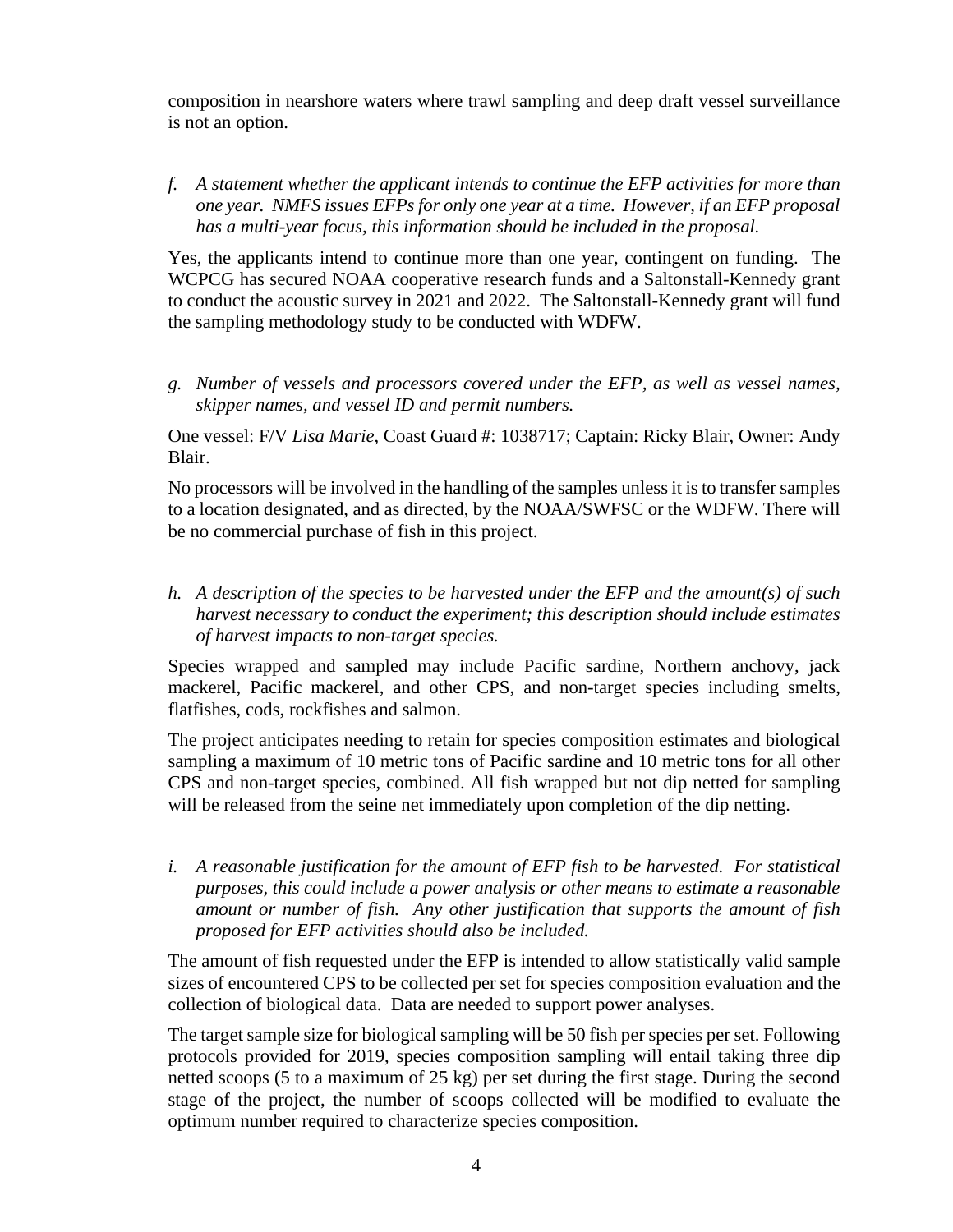The number of sets accomplished over both stages of the project will be determined by the number of CPS schools observed, sampling protocols, and logistical constraints.

*j. A description of a mechanism, such as at-sea or dockside fishery monitoring, to ensure that the harvest or impact limits for targeted and incidental species are not exceeded, and are accurately accounted for and reported.*

For 2021, as in 2019, WDFW biologist(s) will be onboard the *Lisa Marie* to maintain acoustic records, complete fishing logs, monitor sets, document fish retained, and conduct species composition and biological sampling. NOAA staff may also be onboard during concurrent acoustic survey work with the NOAA vessel.

*k. A description of the proposed data collection methods, including procedures to ensure and evaluate data quality during the experiment, and data analysis methodology and timeline of stages through completion.*

See Attachment 1 (SWFSC-Industry Collaborative, Summer 2019, Nearshore WA-OR Survey) and Attachment 2 (Industry-WDFW Collaborative, Summer 2020, Nearshore WA-OR Survey) for descriptions of the general data collection methods and procedures to evaluate data quality. The proposed survey work in 2021 is geographically expanded from 2019 and study methods such as the number of or spacing of transects may be modified by the SWFSC to accommodate the expanded areal coverage.

All data will be provided to the NOAA/SWFSC for use at their discretion.

#### *l. A description of how vessels will be chosen to participate in the EFP.*

The *Lisa Marie* was chosen based on dialogue with the NOAA survey team about the type and size of vessel, availability, and a history of conducting research. The vessel selection was supported by members of West Coast Pelagic Conservation Group.

*m. For each vessel covered by the EFP, the approximate time(s) and place(s) fishing will occur, and the type, size, and amount of gear to be used.*

The *Lisa Marie* will survey the nearshore waters of Washington, Oregon, and northern California during the first stage at a time scheduled in conjunction with the NOAA survey activities, most likely in a 14-day window between mid-June and August. Exact time and dates will be dependent on the NOAA survey vessel schedule.

The second two-week stage of the project will commence some period of time (beginning no later than September) after the conclusion of the first stage. The length of each stage is approximate.

The *Lisa Marie* will deploy a seine net that is 230 fathoms in length, 2800 meshes deep, with a mesh size of 11/16.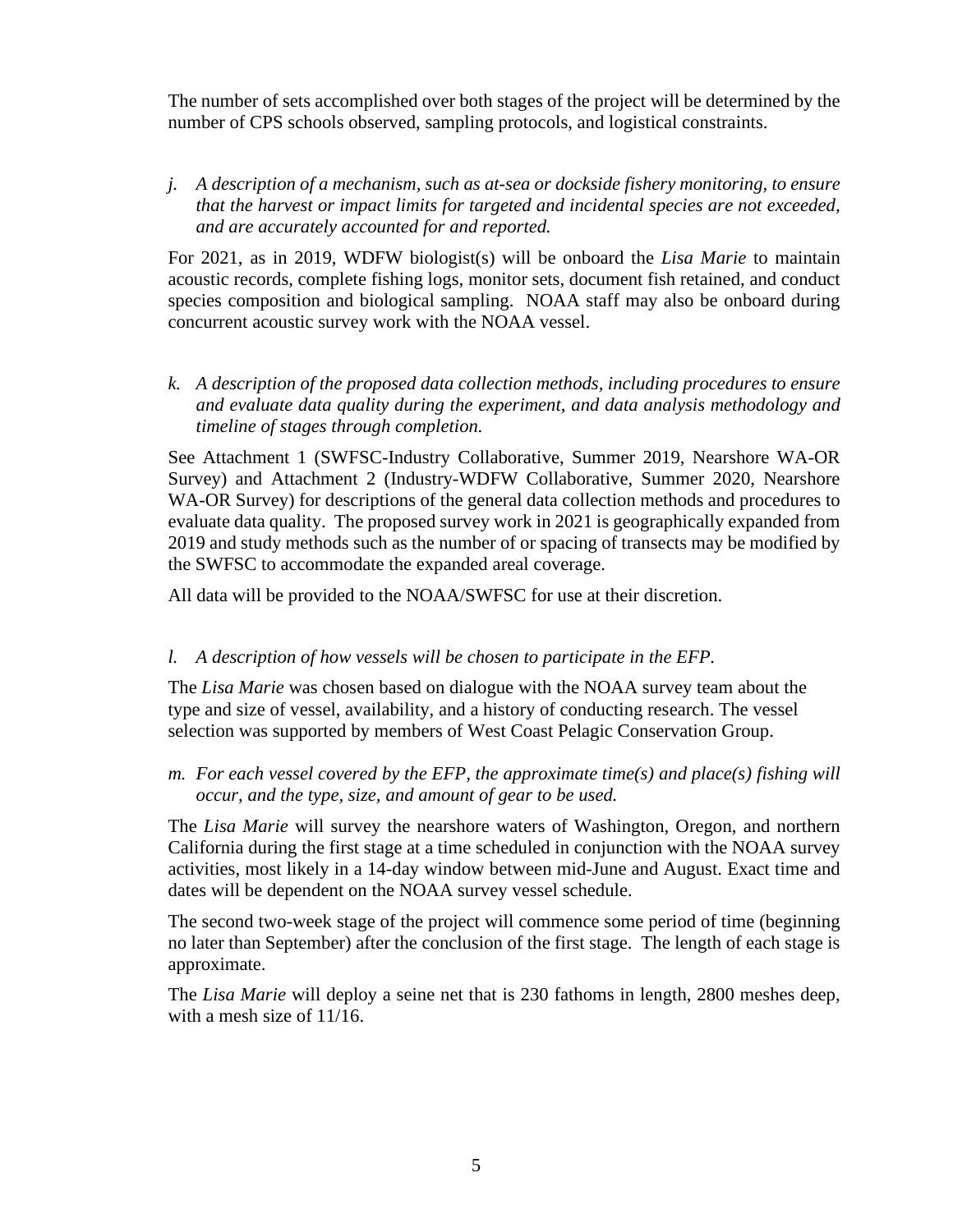n. The signature of the applicant.

mil Om olle

Michael M. Okoniewski Board Member West Coast Pelagic Conservation Group

Attachment 1

# **SWFSC-Industry Collaborative Nearshore Survey**

| <b>Platform:</b>                | Fishing Vessel Lisa Marie                                  |
|---------------------------------|------------------------------------------------------------|
| <b>Project Title:</b><br>Survey | SWFSC-Industry Collaborative, Summer 2019, Nearshore WA-OR |
| <b>Project Dates:</b>           | 14 days during $\sim$ 18 June-2 July 2019                  |

David A. Demer, Ph.D. Senior Scientist, Program Leader Advanced Survey Technologies Group SWFSC

Approved by:  $MMLM$  of  $MML$  Dated: 10/13/2019

Mike Okoniewski Senior Advisor Pacific Seafood

Approved by: Dated: \_\_\_\_\_\_\_\_\_\_\_\_\_\_\_\_\_\_

Dale Sweetnam Acting Director Fisheries Resources Division SWFSC

Kristen Koch Science and Research Director SWFSC

Approved by: Dated: \_\_\_\_\_\_\_\_\_\_\_\_\_\_\_\_\_\_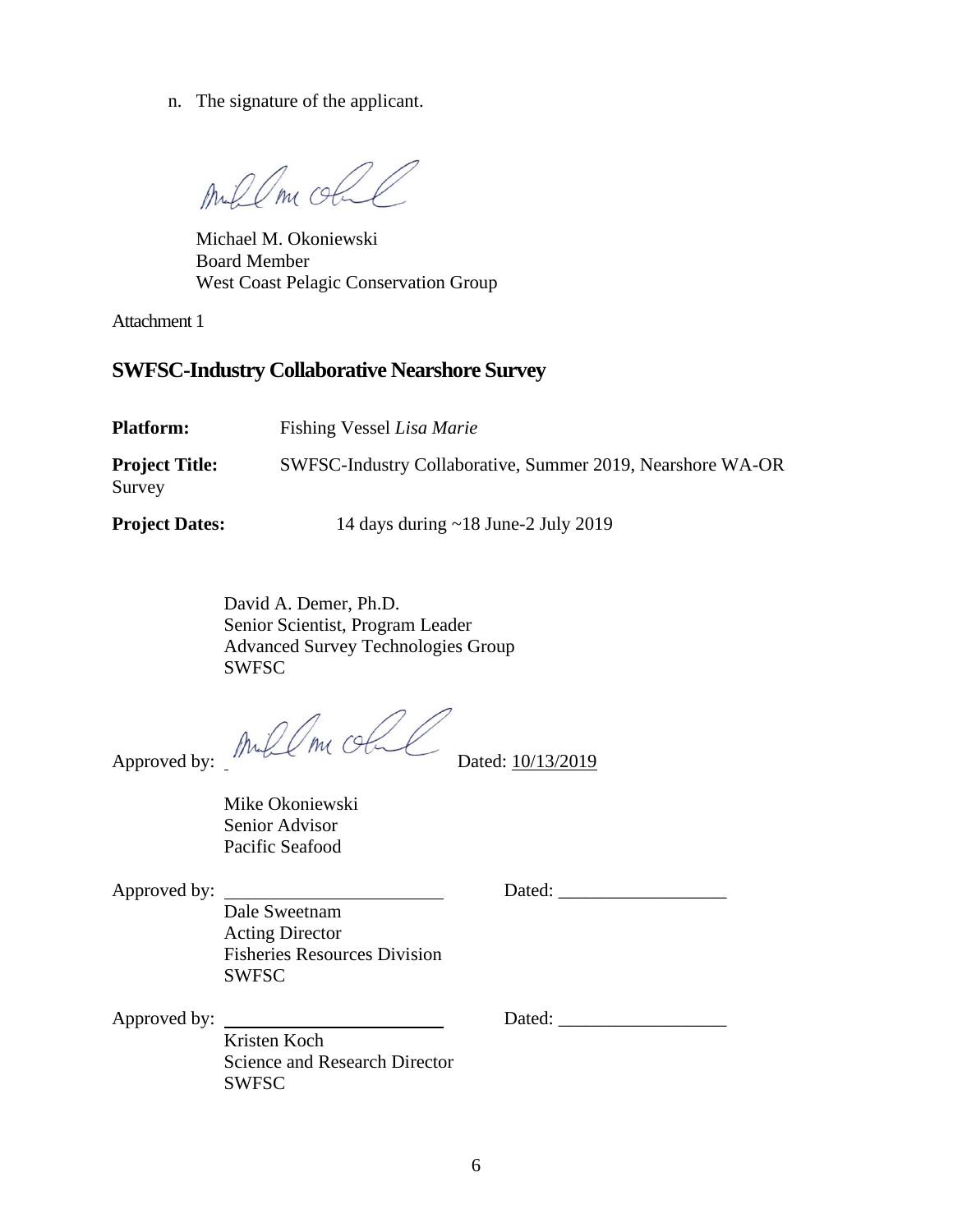## **Overview**

During 13 June-9 September 2019, SWFSC FRD will survey the distributions and abundances of coastal pelagic fish species (CPS), their prey, and their biotic and abiotic environments in the California Current between the northern extent of Vancouver Island, Canada, and San Diego, California (RL-19-04) from NOAA FSV *Reuben Lasker.* In summer 2018, *Lasker* only surveyed in water depths greater than  $\sim$  20 to 30 m, and therefore potentially under-sampled any CPS aggregations in the shallower, nearshore area. The aim of this collaborative research is to quantify this potential sampling bias by using an industry-fishing vessel, *Lisa Marie*, to extend the sampling closer to shore.

The principle components of the nearshore sampling include: AST's Simrad EK60 General Purpose Transceiver (GPT) connected to *Lisa Marie*'s Simrad 38 kHz transducer (ES38-B); *Lisa Marie*'s Furuno 250 sonar display; and Washington Department of Fish and Wildlife (WDFW) processing of *Lisa Marie*'s purse seine catches.

During 27-29 May 2019, an AST member (Josiah Renfree) will install, test, and calibrate the EK60 recording system (principally a WBT, GPS, and control and logging laptop PC). Additionally, crosstalk between the vessel's sonar and the echosounder will be evaluated at sea. At this time, members of WDFW (TBD) and *Lisa Marie*'s captain, Ricky Blair, will be trained on the echosounder data collection protocol.

When *Lasker* is sampling off Washington and Oregon (estimated 18 June to 2 July 2019), one industry observer, Greg Shaughnessy, will embark *Lasker* from shore or *Lisa Marie*, using *Lasker*'s launch, and stay aboard for ~5 days. Meanwhile, *Lisa Marie* will conduct echosounder (Simrad EK60) sampling along transects between the 5 and 60-m isobaths, spaced 5 nmi (see **Fig. 1** and **Table 1**). *Lisa Marie* will also use purse-seine sampling in the nearshore area to obtain information about the proportions of species in the area, their lengths, weights, and ages (estimated from otoliths). During this period, one or two WDFW biologists (TBD) will be aboard *Lisa Marie* to log EK60 data, process the catch, and maintain a log of all sampling activities.

To ensure that the samplings from *Lasker* and *Lisa Marie* are contemporaneous (± ~3 days), the acousticians aboard *Lasker*, David Demer and Josiah Renfree, will coordinate with Captain Ricky Blair aboard *Lisa Marie*.

## **Methods**

## Acoustic Sampling

The 14-day survey will be conducted according to the following time budgets: transits at 9 kn (~2 d), transects at ~6 kn (~8.5 d), purse seine (~2.5 d), and contingency (1 d). *Lisa Marie* is expected to depart Westport on 18 June and begin sampling the nearshore area off Washington at Cape Flattery (**Fig. 1**). She will sample the 78 east-west transects ( $\sim$ 5 nmi-long with  $\sim$  5 nmi spacing) at  $\sim$ 6 kts, during  $\sim$  5 hrs daytime (sunrise to sunset), progressing at a rate of  $\sim$ 7 transects per day. Acoustic sampling of each east-west transect is expected to occur on a straight line between the inshore and offshore waypoints (**Table 1**). Deviations from these transect lines should be minimized. The nearshore transects continue to the Oregon-California border.

## Purse Seine Sampling

When putative CPS schools are observed in the echogram along a transect, *Lisa Marie* will finish surveying the transect, then use a purse seine net to sample the sizes and species composition of the CPS in the area. *Lisa Marie* will fish, on average, three (3) times per day (excluding the first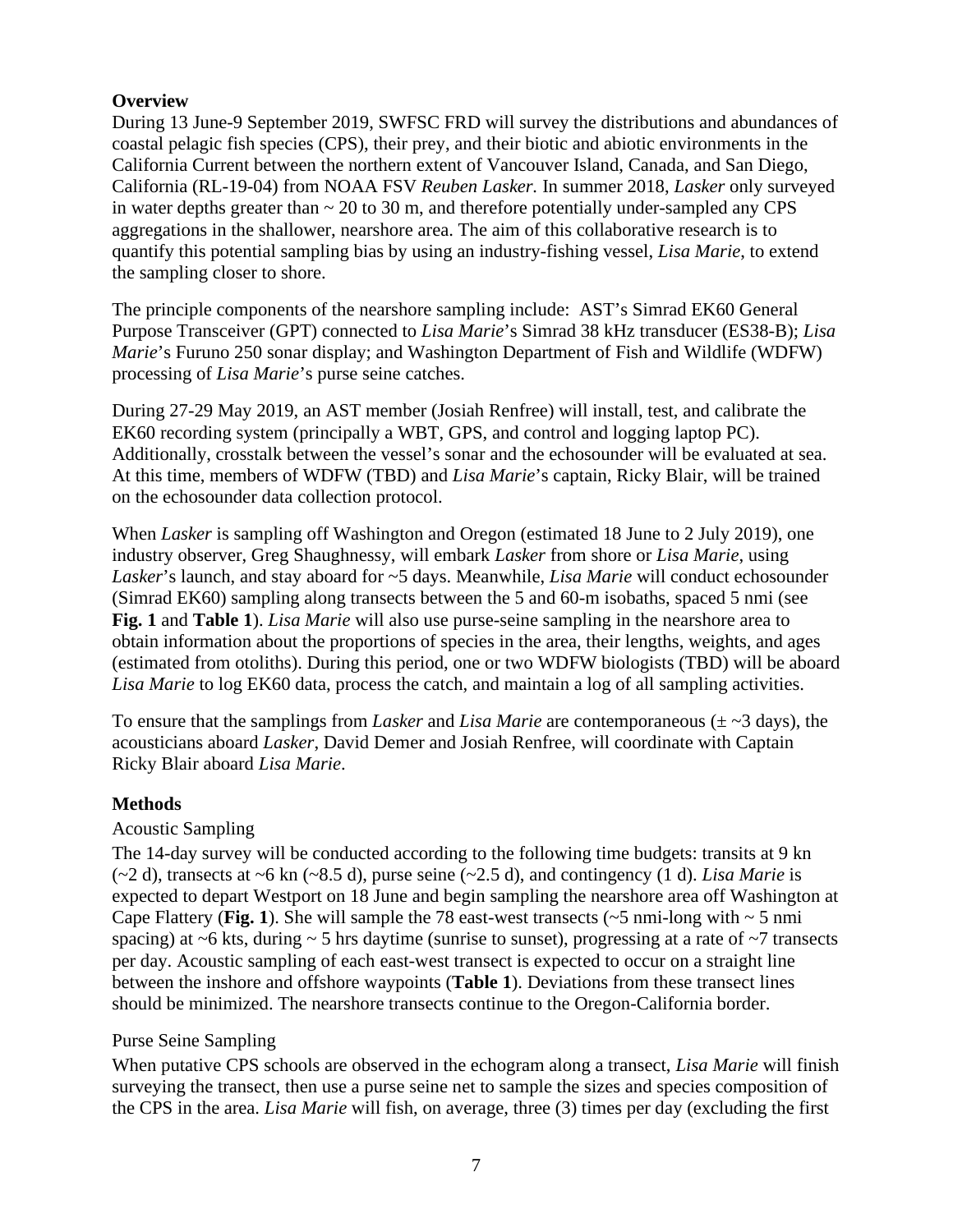and last day), each time for  $\sim 60$  minutes. This strategy should provide data from  $\sim 33$  sets over the course of the study. The seine net will be set only during daytime.

To avoid or mitigate interactions with protected species, the net will not be set around pinnipeds but may be set if only a few are visible in the area. Pinnipeds are often attracted to the net and easily jump into and out of the net; the net will not be opened if only pinnipeds enter it. If any dolphins or porpoises are seen within 500 m of the vessel, the move-on rule is applied. If killer whales are seen at any distance, the move-on rule is applied. If any cetaceans are seen within the net it is opened immediately.

The catch-processing protocol follows:

- For every set, collect three (3) dip net samples, separated as much as possible in the purse-seine.
- For each dip net sample, sort the sardine, anchovy, Pacific mackerel, jack mackerel and herring and record the number and combined weight of each species.
- Combine the dip net catches, randomly sample as many as 50 specimens of each species, and record the number and combined weight of each species.
- For each specimen of each species in the random sample:
	- o Record standard length for sardine and anchovy, and fork length for mackerels and herring, to the nearest millimeter.
	- o Record weight to the nearest gram.
- For up to 25 fish randomly sampled from each species randomly sampled above:
	- o Record macroscopic maturity stage.
	- o Extract otoliths.
	- o Collect and preserve female gonads.

## Coordination and Data Exchange

Conditions permitting, *Lisa Marie* and *Lasker* will communicate daily to exchange information and maintain temporal and spatial coherence of the samples. If daily encounters are not possible, or if a large temporal mismatch between *Lisa Marie* and *Lasker* occurs, *Lisa Marie* will continue the sampling protocol independently of *Lasker*, at a rate of ~7 transects per day for the remaining available time.

At the conclusion of their  $\sim$ 5 d observing period, the industry observer (GS) will disembark *Lasker*, aboard *Lasker*'s launch, to *Lisa Marie* or shore. At the conclusion of the nearshore survey aboard *Lisa Marie*, WDFW biologists disembark *Lisa Marie* at Westport, WA. WDFW will forward collected data to the SWFSC.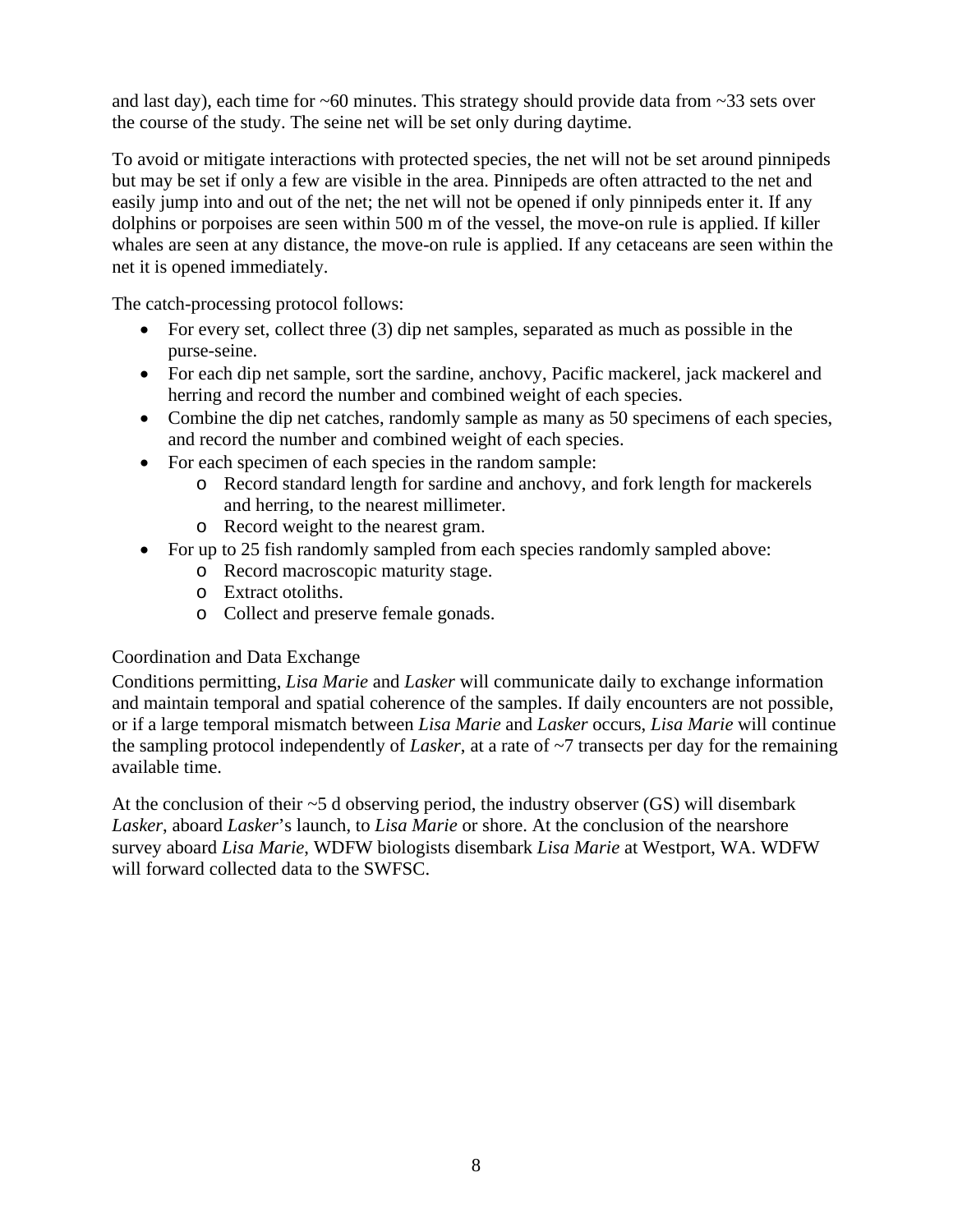

**Figure 1.** *Lasker*'s compulsory (red) and adaptive transect lines (blue) overlaid on *Lisa Marie's* nearshore lines (pink). Both vessels will run the transects to the east as close to shore as safely navigable.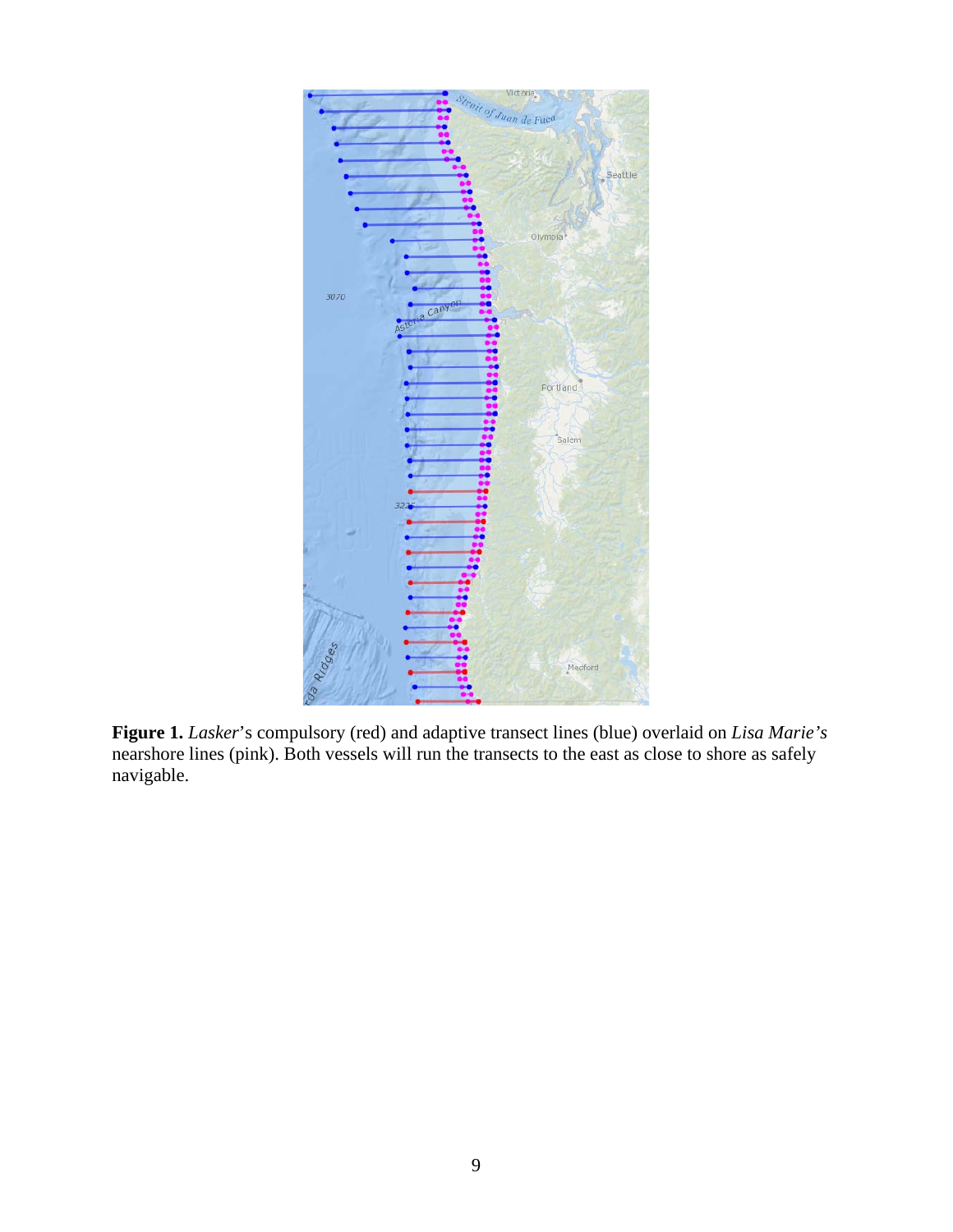**Table 1.** Waypoints for *Lisa Marie*'s proposed track lines in **Fig. 1**. Note, the inshore waypoints are nominal, and *Lisa Marie* will continue transects as close to shore as safely navigable. The 14 day survey includes transits at 9 kn (2 d), transects at ~6 kn (8.5 d), purse seine 3 hr/d (2.5 d), and contingency (1 d).

| Transect | Waypoint | Latitude  | Longitude     |
|----------|----------|-----------|---------------|
| 133      | 133.1    | 41.916919 | -124.220489   |
| 133      | 133.2    | 41.916898 | $-124.326015$ |
| 134      | 134.1    | 41.999377 | -124.236434   |
| 134      | 134.2    | 41.999366 | -124.343377   |
| 135      | 135.1    | 42.08315  | -124.338048   |
| 135      | 135.2    | 42.083095 | $-124.444276$ |
| 136      | 136.1    | 42.165979 | -124.370768   |
| 136      | 136.2    | 42.166026 | -124.476914   |
| 137      | 137.1    | 42.249497 | $-124.421778$ |
| 137      | 137.2    | 42.249471 | -124.512449   |
| 138      | 138.1    | 42.332575 | -124.433939   |
| 138      | 138.2    | 42.332609 | -124.532724   |
| 139      | 139.1    | 42.415889 | -124.434643   |
| 139      | 139.2    | 42.415899 | -124.54299    |
| 140      | 140.1    | 42.499119 | $-124.42753$  |
| 140      | 140.2    | 42.499083 | -124.533958   |
| 141      | 141.1    | 42.58198  | -124.399027   |
| 141      | 141.2    | 42.582024 | -124.505496   |
| 142      | 142.1    | 42.66028  | $-124.42124$  |
| 142      | 142.2    | 42.660328 | -124.528937   |
| 143      | 143.1    | 42.748805 | $-124.518577$ |
| 143      | 143.2    | 42.748781 | -124.626226   |
| 144      | 144.1    | 42.831547 | -124.596058   |
| 144      | 144.2    | 42.831498 | -124.702541   |
| 145      | 145.1    | 42.915373 | -124.510847   |
| 145      | 145.2    | 42.91542  | -124.618397   |
| 146      | 146.1    | 42.99913  | -124.470872   |
| 146      | 146.2    | 42.999166 | -124.579375   |
| 147      | 147.1    | 43.082262 | -124.445015   |
| 147      | 147.2    | 43.082297 | $-124.552671$ |
| 148      | 148.1    | 43.166506 | -124.417689   |
| 148      | 148.2    | 43.166553 | -124.525612   |
| 149      | 149.1    | 43.249422 | -124.398061   |
| 149      | 149.2    | 43.249484 | -124.505734   |
| 150      | 150.1    | 43.333228 | -124.387747   |
| 150      | 150.2    | 43.333168 | -124.498104   |
| 151      | 151.1    | 43.415778 | -124.305782   |
| 151      | 151.2    | 43.415817 | -124.414067   |
| 152      | 152.1    | 43.499564 | -124.268974   |
| 152      | 152.2    | 43.499516 | -124.377323   |
| 153      | 153.1    | 43.583392 | $-124.234711$ |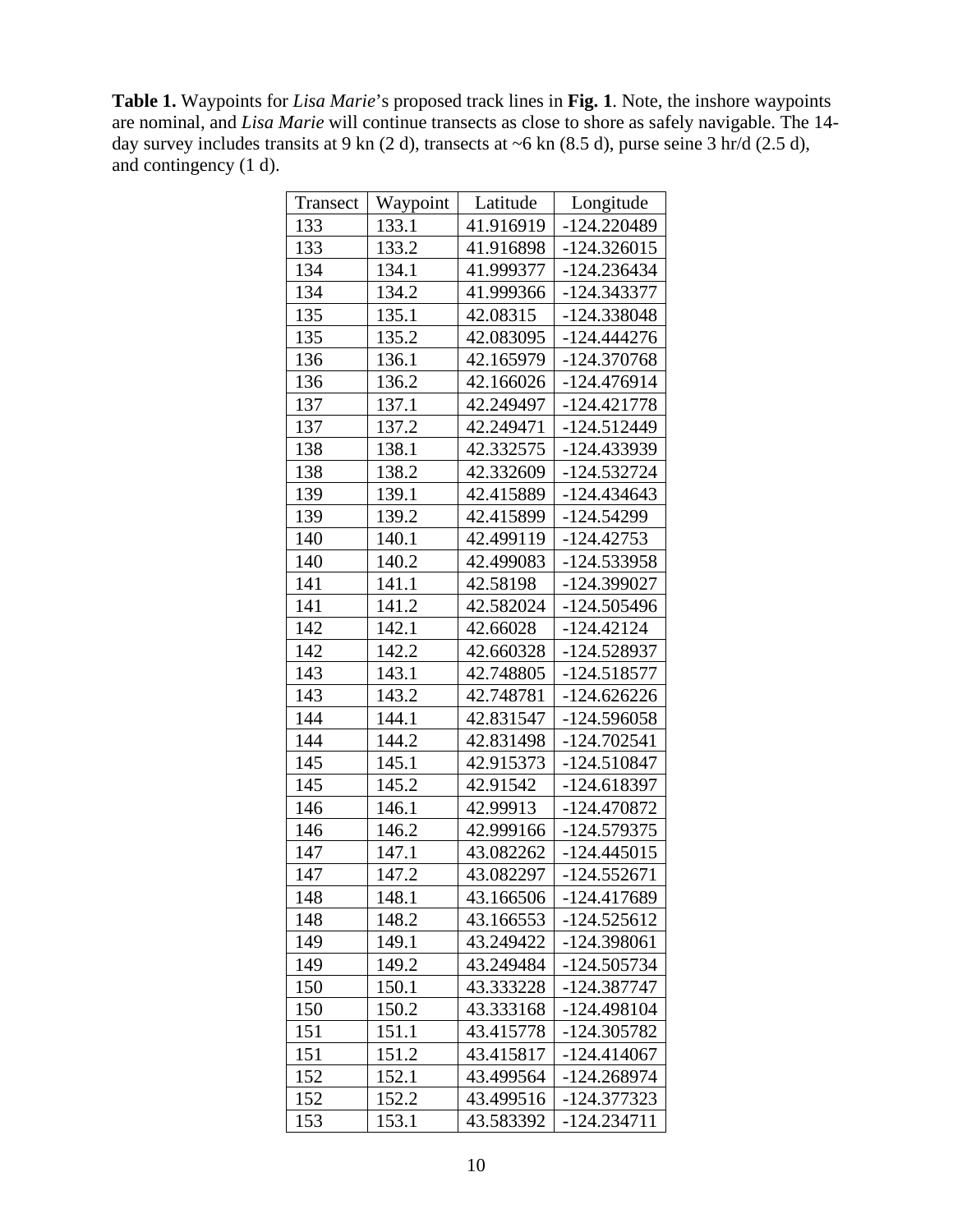| Transect | Waypoint | Latitude  | Longitude     |
|----------|----------|-----------|---------------|
| 153      | 153.2    | 43.583417 | -124.342496   |
| 154      | 154.1    | 43.669037 | $-124.224033$ |
| 154      | 154.2    | 43.669066 | -124.332709   |
| 155      | 155.1    | 43.747053 | -124.187247   |
| 155      | 155.2    | 43.747036 | -124.295908   |
| 156      | 156.1    | 43.833273 | -124.173311   |
| 156      | 156.2    | 43.833326 | -124.282811   |
| 157      | 157.1    | 43.916793 | -124.158235   |
| 157      | 157.2    | 43.916772 | -124.267877   |
| 158      | 158.1    | 44.000566 | -124.144986   |
| 158      | 158.2    | 44.000566 | $-124.254716$ |
| 159      | 159.1    | 44.083775 | -124.134787   |
| 159      | 159.2    | 44.083812 | -124.243922   |
| 160      | 160.1    | 44.16694  | $-124.12506$  |
| 160      | 160.2    | 44.166892 | -124.234337   |
| 161      | 161.1    | 44.259583 | $-124.117071$ |
| 161      | 161.2    | 44.25957  | $-124.226482$ |
| 162      | 162.1    | 44.333194 | $-124.114482$ |
| 162      | 162.2    | 44.333143 | -124.223487   |
| 163      | 163.1    | 44.416714 | -124.098188   |
| 163      | 163.2    | 44.416757 | -124.209487   |
| 164      | 164.1    | 44.500115 | -124.097378   |
| 164      | 164.2    | 44.500115 | -124.207492   |
| 165      | 165.1    | 44.583471 | -124.082201   |
| 165      | 165.2    | 44.583476 | -124.192193   |
| 166      | 166.1    | 44.667054 | -124.066427   |
| 166      | 166.2    | 44.666875 | -124.177472   |
| 167      | 167.1    | 44.749985 | -124.086867   |
| 167      | 167.2    | 44.749926 | -124.197825   |
| 168      | 168.1    | 44.834305 | -124.074905   |
| 168      | 168.2    | 44.834305 | $-124.164313$ |
| 169      | 169.1    | 44.917557 | -124.03452    |
| 169      | 169.2    | 44.9176   | -124.145227   |
| 170      | 170.1    | 45.000372 | -124.019266   |
| 170      | 170.2    | 45.000372 | -124.129974   |
| 171      | 171.1    | 45.083825 | $-124.016715$ |
| 171      | 171.2    | 45.083825 | -124.129266   |
| 172      | 172.1    | 45.167873 | -123.982336   |
| 172      | 172.2    | 45.167837 | -124.093783   |
| 173      | 173.1    | 45.250614 | -123.977351   |
| 173      | 173.2    | 45.250551 | -124.08865    |
| 174      | 174.1    | 45.325872 | -123.984183   |
| 174      | 174.2    | 45.325872 | -124.096075   |
| 175      | 175.1    | 45.417799 | -123.973325   |
| 175      | 175.2    | 45.417775 | -124.085194   |
| 176      | 176.1    | 45.506645 | -123.970466   |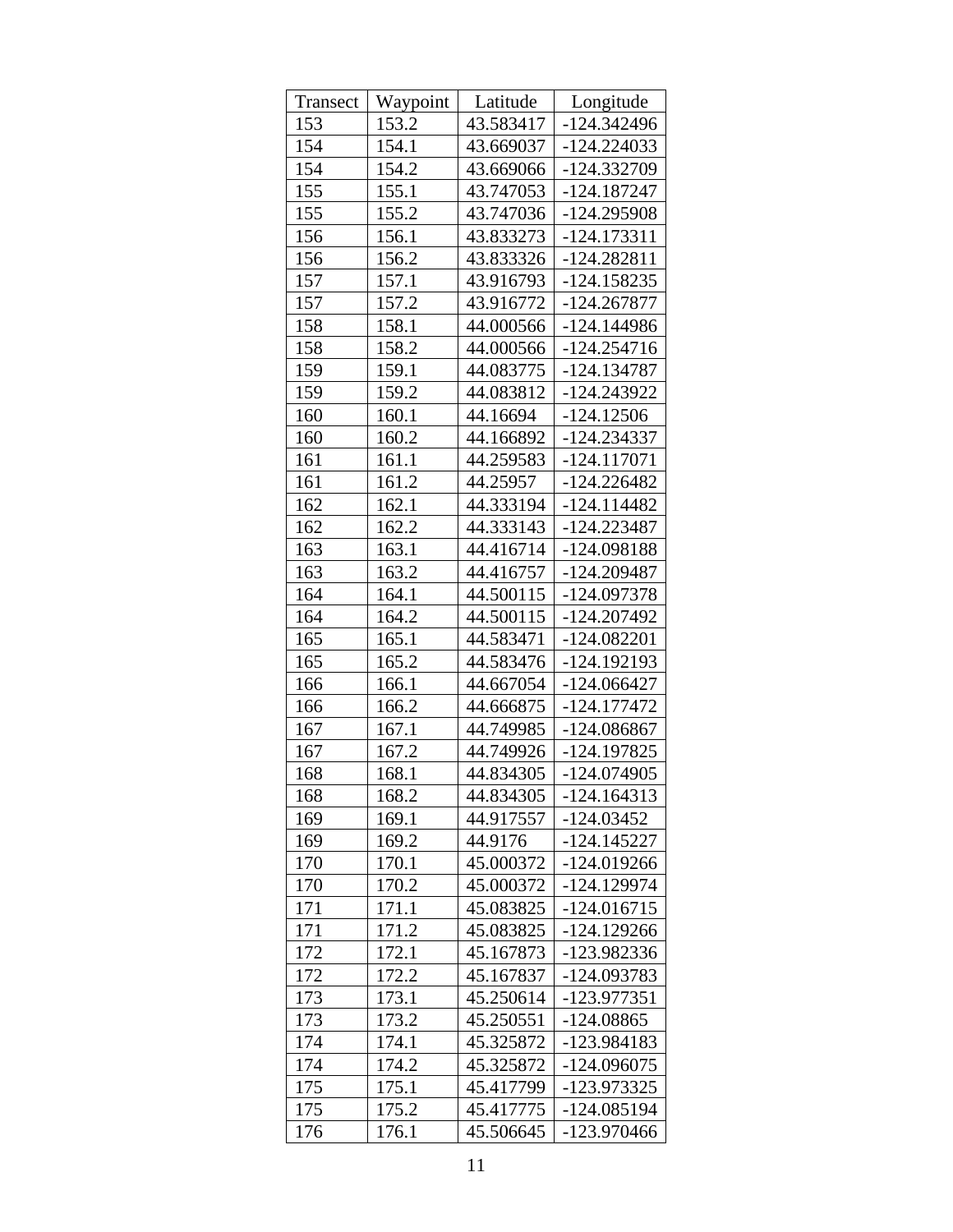| Transect | Waypoint | Latitude  | Longitude     |
|----------|----------|-----------|---------------|
| 176      | 176.2    | 45.506707 | -124.081234   |
| 177      | 177.1    | 45.584655 | -123.96103    |
| 177      | 177.2    | 45.58461  | -124.073003   |
| 178      | 178.1    | 45.667475 | -123.94921    |
| 178      | 178.2    | 45.667534 | $-124.062055$ |
| 179      | 179.1    | 45.750514 | -123.982178   |
| 179      | 179.2    | 45.750515 | $-124.096041$ |
| 180      | 180.1    | 45.833506 | -123.971839   |
| 180      | 180.2    | 45.833543 | $-124.08501$  |
| 181      | 181.1    | 45.917365 | -123.99779    |
| 181      | 181.2    | 45.91736  | $-124.110407$ |
| 182      | 182.1    | 46.000483 | -123.94402    |
| 182      | 182.2    | 46.000483 | -124.057429   |
| 183      | 183.1    | 46.084051 | -123.947363   |
| 183      | 183.2    | 46.083991 | -124.060934   |
| 184      | 184.1    | 46.167166 | -123.985683   |
| 184      | 184.2    | 46.167166 | $-124.100293$ |
| 185      | 185.1    | 46.258389 | -124.093254   |
| 185      | 185.2    | 46.258404 | $-124.223847$ |
| 186      | 186.1    | 46.332335 | -124.079674   |
| 186      | 186.2    | 46.332208 | -124.194686   |
| 187      | 187.1    | 46.416549 | -124.067517   |
| 187      | 187.2    | 46.416549 | -124.182136   |
| 188      | 188.1    | 46.500377 | $-124.065646$ |
| 188      | 188.2    | 46.500377 | -124.161239   |
| 189      | 189.1    | 46.583752 | -124.074982   |
| 189      | 189.2    | 46.583809 | -124.189096   |
| 190      | 190.1    | 46.666356 | $-124.10257$  |
| 190      | 190.2    | 46.666356 | $-124.218017$ |
| 191      | 191.1    | 46.749398 | -124.155569   |
| 191      | 191.2    | 46.749382 | -124.270357   |
| 192      | 192.1    | 46.833369 | $-124.119075$ |
| 192      | 192.2    | 46.83334  | -124.234668   |
| 193      | 193.1    | 46.936044 | -124.184965   |
| 193      | 193.2    | 46.936046 | $-124.30002$  |
| 194      | 194.1    | 46.998202 | -124.183323   |
| 194      | 194.2    | 46.99813  | -124.298942   |
| 195      | 195.1    | 47.082741 | -124.190476   |
| 195      | 195.2    | 47.082795 | -124.307213   |
| 196      | 196.1    | 47.163497 | $-124.207148$ |
| 196      | 196.2    | 47.163259 | -124.323196   |
| 197      | 197.1    | 47.2486   | -124.238293   |
| 197      | 197.2    | 47.2486   | -124.354904   |
| 198      | 198.1    | 47.330837 | -124.301104   |
| 198      | 198.2    | 47.330809 | -124.418552   |
| 199      | 199.1    | 47.389013 | -124.332964   |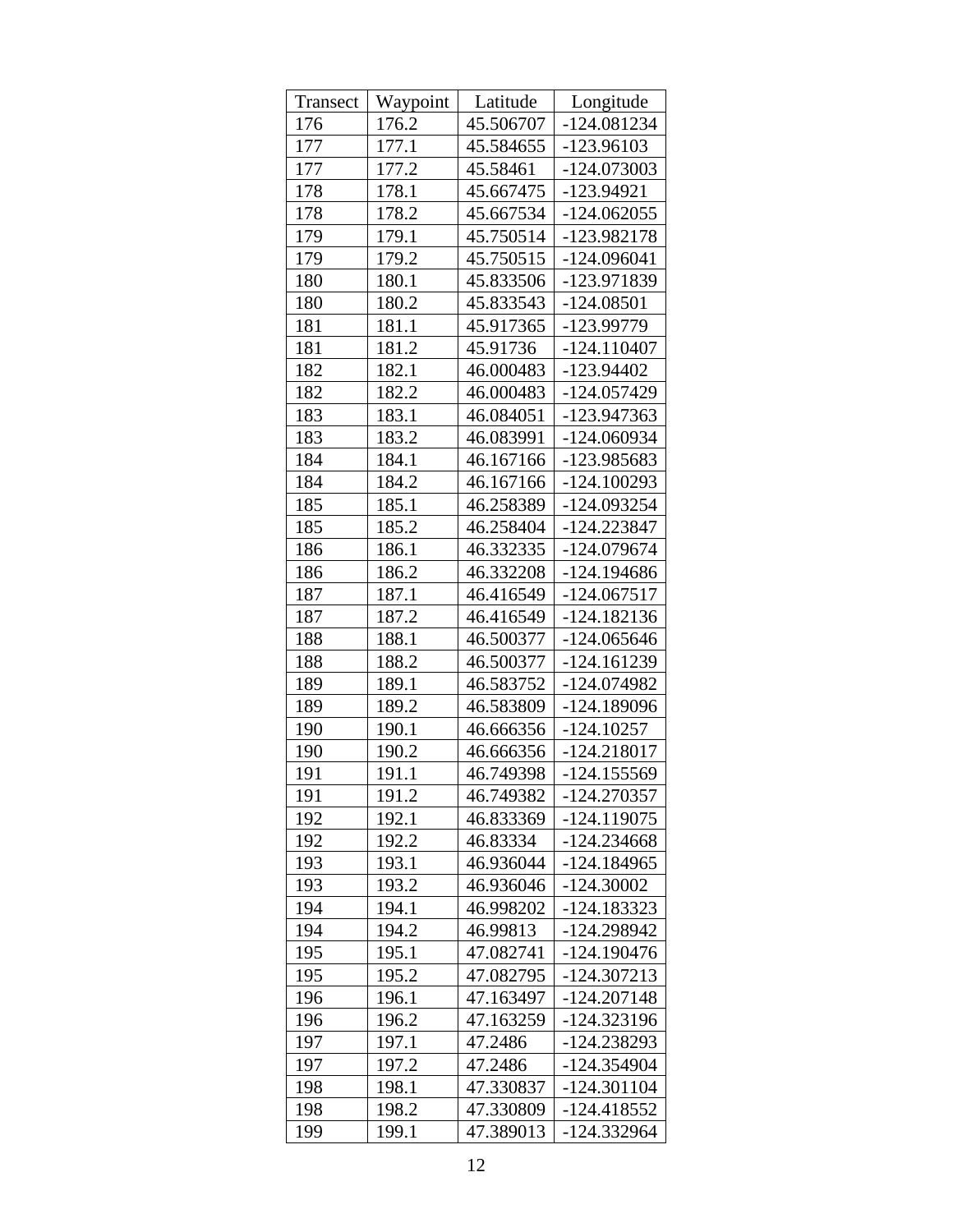| Transect | Waypoint | Latitude  | Longitude     |
|----------|----------|-----------|---------------|
| 199      | 199.2    | 47.388993 | -124.452709   |
| 200      | 200.1    | 47.496698 | $-124.356678$ |
| 200      | 200.2    | 47.496655 | -124.472449   |
| 201      | 201.1    | 47.581017 | -124.375669   |
| 201      | 201.2    | 47.581059 | -124.492588   |
| 202      | 202.1    | 47.648866 | $-124.400045$ |
| 202      | 202.2    | 47.648843 | $-124.516621$ |
| 203      | 203.1    | 47.736606 | -124.500679   |
| 203      | 203.2    | 47.736633 | $-124.618851$ |
| 204      | 204.1    | 47.828089 | -124.585412   |
| 204      | 204.2    | 47.828137 | -124.705558   |
| 205      | 205.1    | 47.912635 | -124.683333   |
| 205      | 205.2    | 47.912687 | -124.800551   |
| 206      | 206.1    | 47.993888 | -124.736789   |
| 206      | 206.2    | 47.993917 | -124.854284   |
| 207      | 207.1    | 48.076946 | -124.723779   |
| 207      | 207.2    | 48.076981 | -124.841542   |
| 208      | 208.1    | 48.159861 | $-124.760275$ |
| 208      | 208.2    | 48.159825 | -124.877909   |
| 209      | 209.1    | 48.246786 | -124.712865   |
| 209      | 209.2    | 48.246854 | $-124.83062$  |
| 210      | 210.1    | 48.327238 | -124.683127   |
| 210      | 210.2    | 48.327181 | $-124.802639$ |
| 211      | 211.1    | 48.409282 | -124.749244   |
| 211      | 211.2    | 48.409329 | -124.868431   |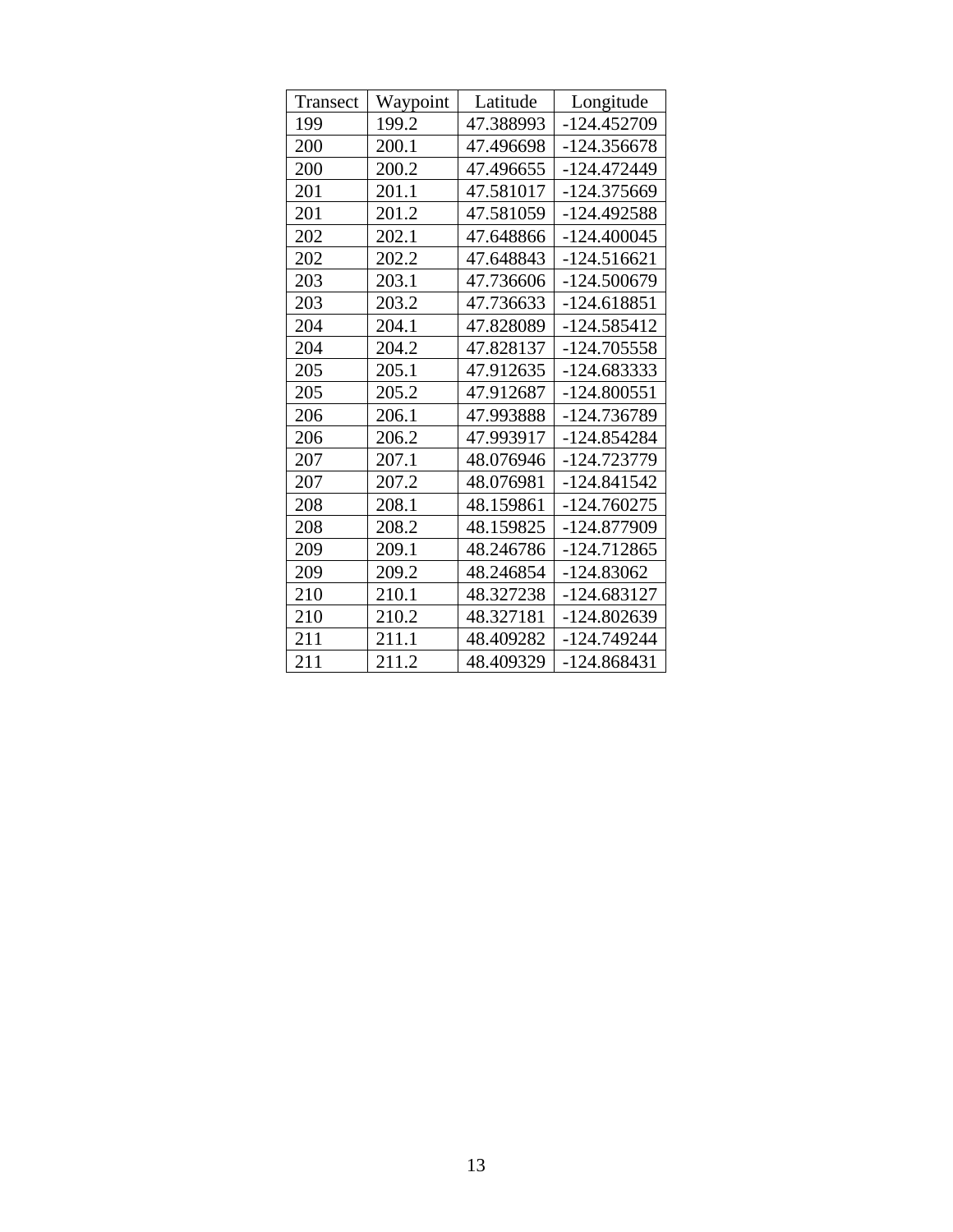# **Appendix A. Echosounder Equipment**

#### **EK60 System**

The EK60 system is comprised of a 38-kHz GPT, a split-beam transducer, AC or DC power, a connection to the ship's ground, synchronization with other sounders and sonars, and an Ethernet connection to a laptop PC running Simrad ER60 control and data logging software. In this installation, the temperature sensor, event input, motion sensor, new line, and remote on/off inputs (see **Fig. A1**) will not be used.



**Figure A1.** Diagram of connections to the Simrad General Purpose Transceiver (GPT), notably including: TrigOut from the auxiliary port (C23), AC power (C28), grounding (C27), ES38-B transducer (C30), and Ethernet to a laptop running Simrad ER60 software (C10).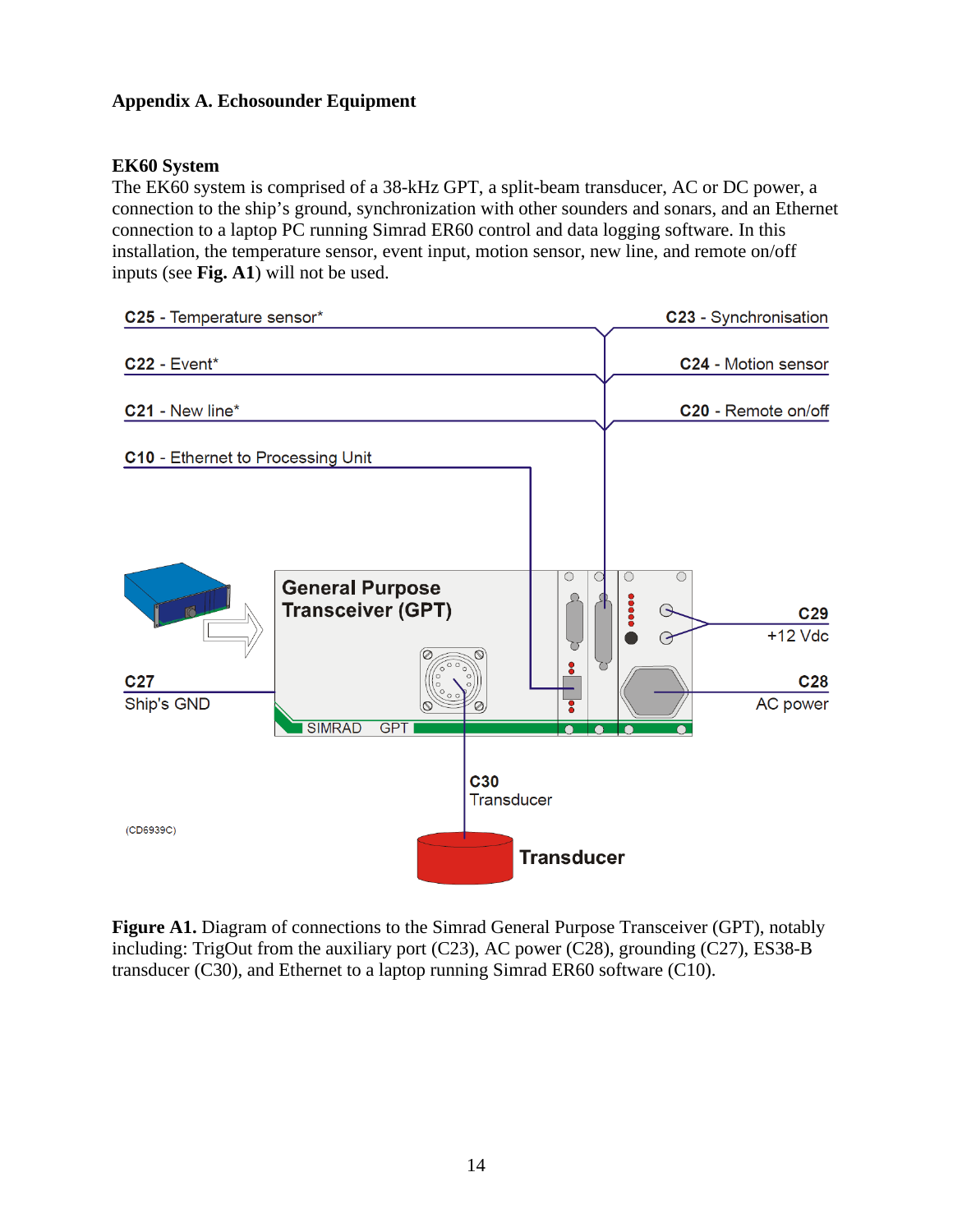## **Transducer**

The ES38-B transducer, mounted in the hull of *Lisa Marie*, is connected, via a terminal strip in a junction box on the bridge, to the GPT using an 11-pin Amphenol connector (**Fig. A2**).



**Figure A2.** Wiring diagram for the Amphenol connector used to connect the ES38-B transducer to the EK60 GPT. Note, the polarity is important for split-beam function; and the cable shields must not be connected to the ship's ground in the junction box.

## **Power**

The GPT may be powered by either 110 AC or 12 VDC/7A. To reduce noise in the echosounder data, use a power strip with line filter.

# **Ground**

The GPT chassis must be connected to the ship's ground using a cable that is as short as possible.

## **ER60 Computer**

The EK60 will be controlled, and its data will be logged, using a laptop PC (ASUS) running Simrad EK80 software. Data will be backed-up to USB hard disk drives (HDDs). The laptop will be connected directly to the EK60 GPT via an ethernet cable; and to a handheld GPS receiver via a USB-to-serial adapter.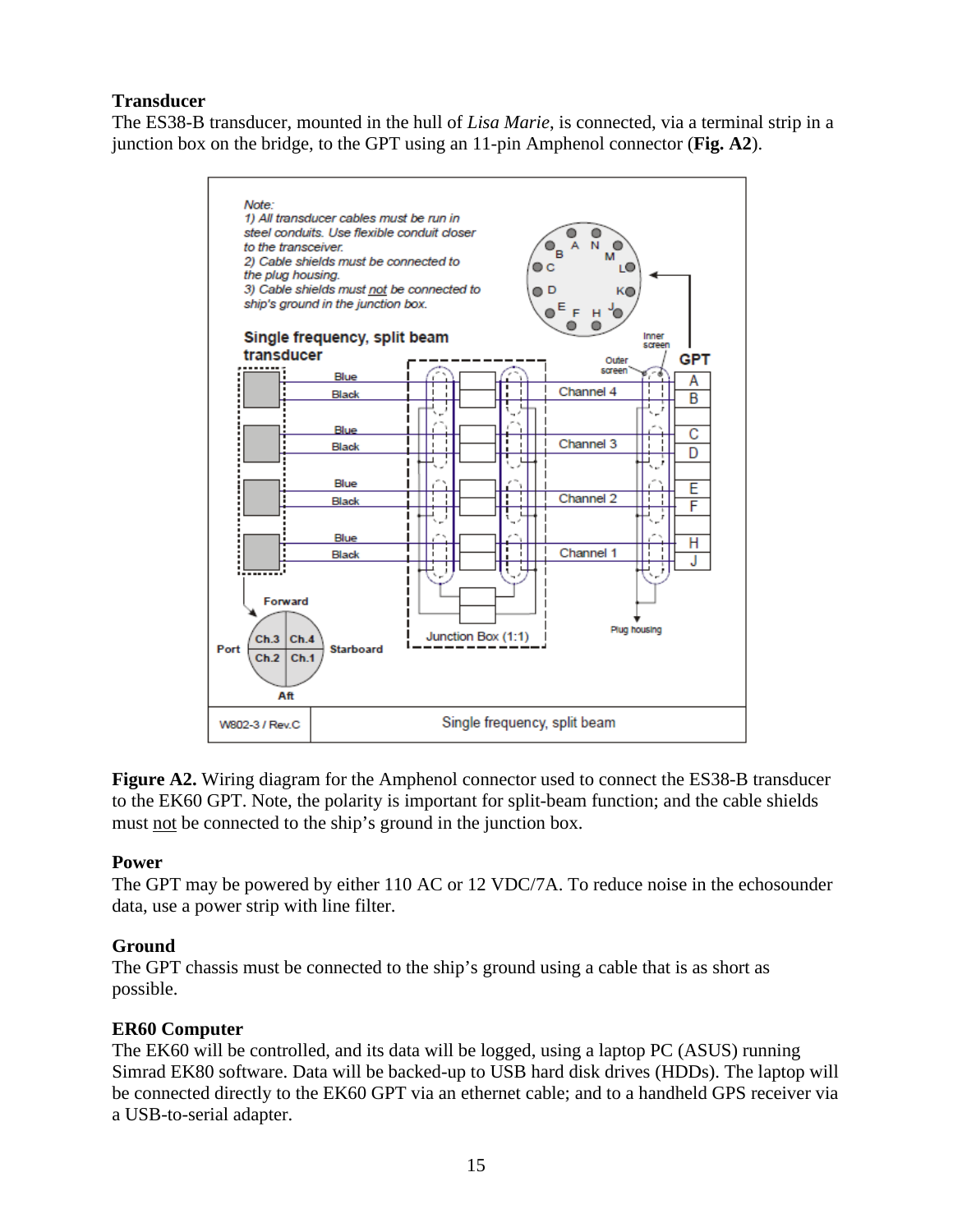# **Ethernet**

The Ethernet cable which connects the GPT and the laptop may be direct, using a "crossover cable", or via an Ethernet switch, using two "straight through" Ethernet cables (**Fig. A2**).



**Figure A2.** The GPT and laptop are connected by Ethernet, either directly using a "crossover" cable, or via a switch using "straight through" cables.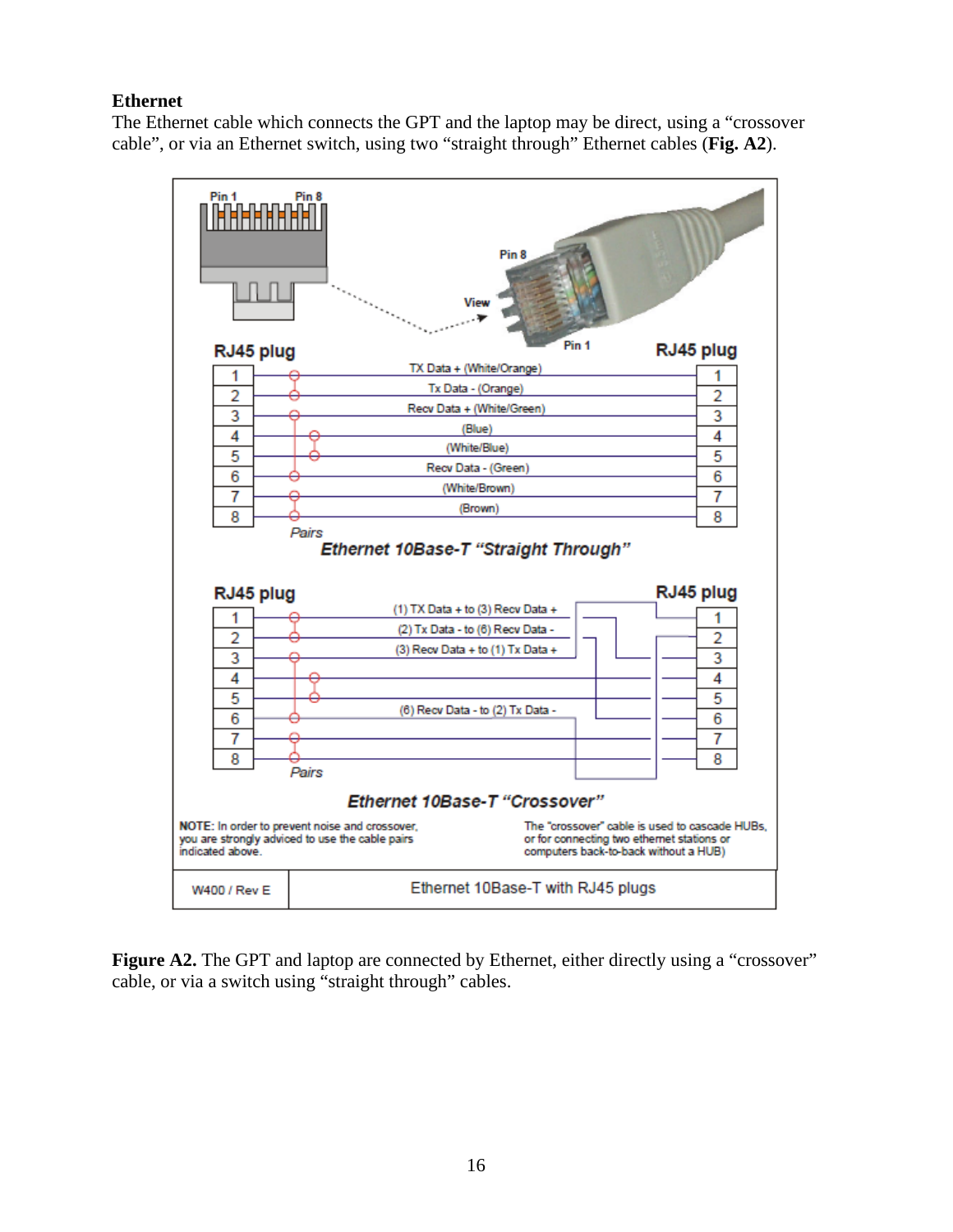# **GPS Data**

NMEA 0183 data from a GPS receiver must be input to the laptop via a USB-serial adapter. The communication parameters are 4800 bps, 8 data bits, no parity, and one stop bit. The GPS's serial output signal (Tx, pin 3) and ground (pin 5) wires must be connected to the laptop's serial input signal (Rx, pin 2) and ground (pin 5) wires using a maximum cable length of 10 m (**Fig. A3**).



**Figure A3.** The GPS's transmit signal (NEMA 0183 format) is input to the laptop PC on pins 3 (Tx) and 5 (ground) of a DB-9 connector.

A GPS receiver will be installed in the starboard-aft corner of the wheelhouse (**Fig. A4**), with an antenna running outside and on top of the cabin. The EK60 GPT and controlling and datalogging laptop will be located on the bridge of *Lisa Marie* (**Figs. A4-A7**).



**Figure A4.** Table on the bridge of *Lisa Marie* (top) where the EK60 controlling and logging laptop will be located. The table is located to the port side of the helm station, behind the array of instrumentation and monitors.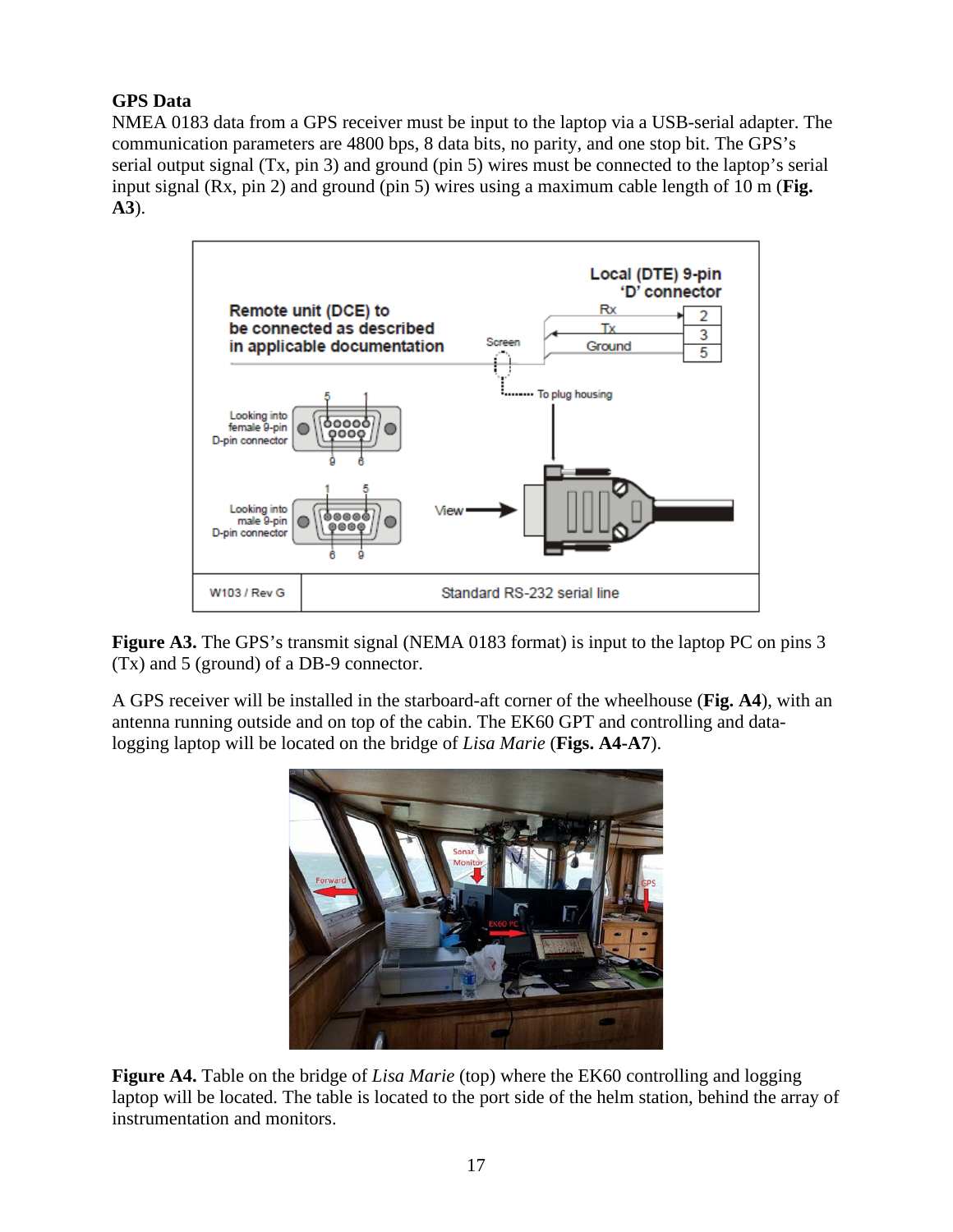

**Figure A5.** The EK60 GPT and Furuno CH-250 sonar transceiver will be installed under the main console in the wheelhouse.



Figure A6. The EK60 GPT will be attached to the deck with Velcro.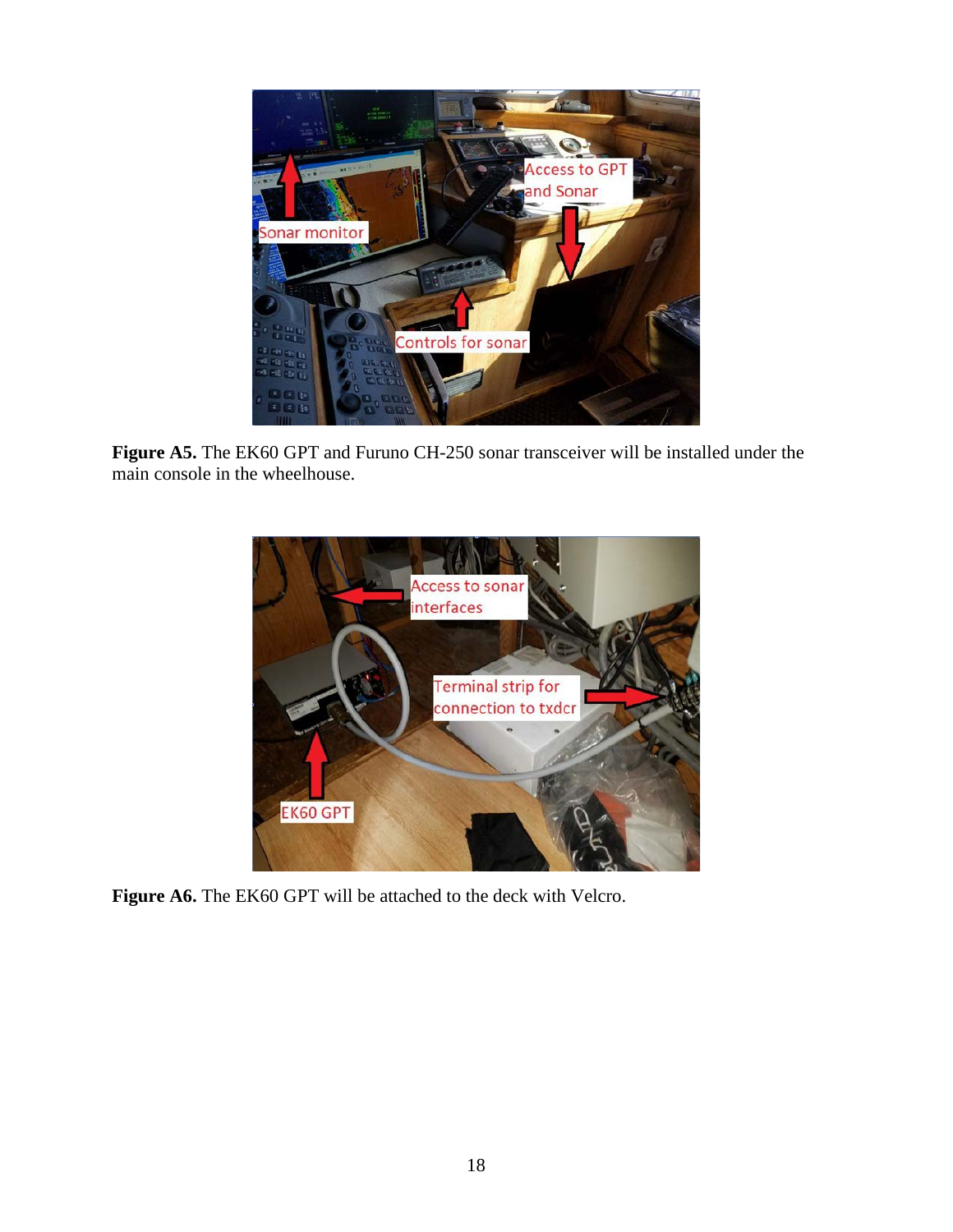

**Figure A7.** The transducer patch cable will connect to the transducer through a terminal strip in a junction box.

#### **EK60 Calibration**

The EK60 system will be configured for operation with a transmit power of 2000 W, pulse length of 1024 µs, ping rate of "Maximum" (~3 Hz), and logging range of 200 m.

Prior to the survey, the EK60 system must be calibrated relative to a sphere made from tungsten carbide with 6% cobalt binder material, suspended directly beneath the transducer, at a range of more than 7 m, using two or three lengths of fishing line (**Fig. A8**). The lines may be controlled manually. This procedure requires two people on deck and one on the bridge observing the ER60 display.

Prior to the calibration, the transducer face must be cleaned of all biofouling, and the local water temperature and salinity must be measured to estimate sound speed and absorption coefficients.

The EK60 system aboard *Lisa Marie* was calibrated successfully in June 22, 2017 (**Table A1**).



Figure A8. The EK60 system is calibrated by suspending a metal sphere directly beneath the transducer at a range of more than 20 feet. The sphere is tethered using two or three monofilament lines. It is positioned by manually adjusting the line positions and lengths. Note: prior to the calibration, the transducer face must be cleaned of all biofouling.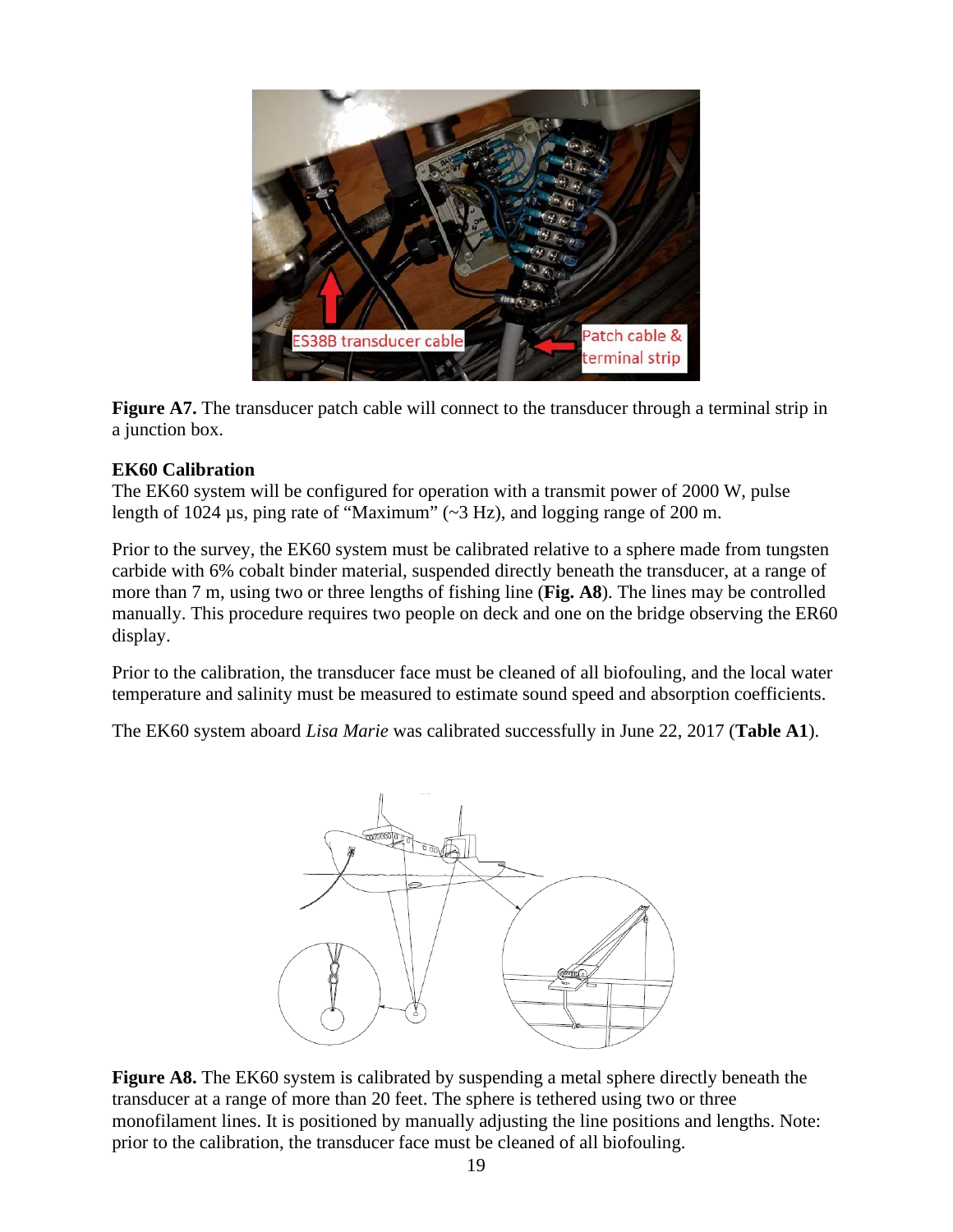**Table A1**. Results from the June 22, 2017 calibration of the EK60 system aboard *Lisa Marie*, for comparison to the 2019 pre-survey calibration. Water temperature  $= 11.8$  C, salinity  $= 31.3$  ppt, and sound speed  $= 1491.7$  m/s.

|                                 | <b>ER60</b> | <b>EK80</b> |
|---------------------------------|-------------|-------------|
| Gain                            | 22.22       | 22.07       |
| Alongship Beamwidth             | 7.02        | 7.46        |
| Athwartship Beamwidth           | 6.77        | 7.14        |
| Alongship Offset Angle          | $-0.01$     | 0.00        |
| <b>Athwartship Offset Angle</b> | $-0.02$     | $-0.04$     |
| Sa Correction                   | $-0.38$     | $-0.40$     |
| <b>RMS</b>                      | 0.30        | 0.14        |

#### **Sonar System**

The Furuno 250 sonar aboard *Lisa Marie* will be used to observe near-surface fish schools, to aid capture with the purse-seine net.

Noise in the EK60 data, originating from operation of the Furuno 250 sonar and ship's depth sounder, must be evaluated prior to the survey and mitigated. To evaluate crosstalk noise from the sonar and depth sounder, the EK60 GPT will be set in passive mode and noise measurements will be collected with the CH-250 turned on and then off, and then the depth sounder turned on and then off.

Note: Prior to the 2017 survey aboard *Lisa Marie*, tests indicated that both the sonar and the depth sounder caused significant noise in the EK60 signal (**Fig. A9**). If noise testing cannot be repeated prior to the summer 2019 nearshore survey, or if the crosstalk has not been mitigated since 2017, both the sonar and the depth sounder should remain off during the daytime E-W transects of the nearshore survey.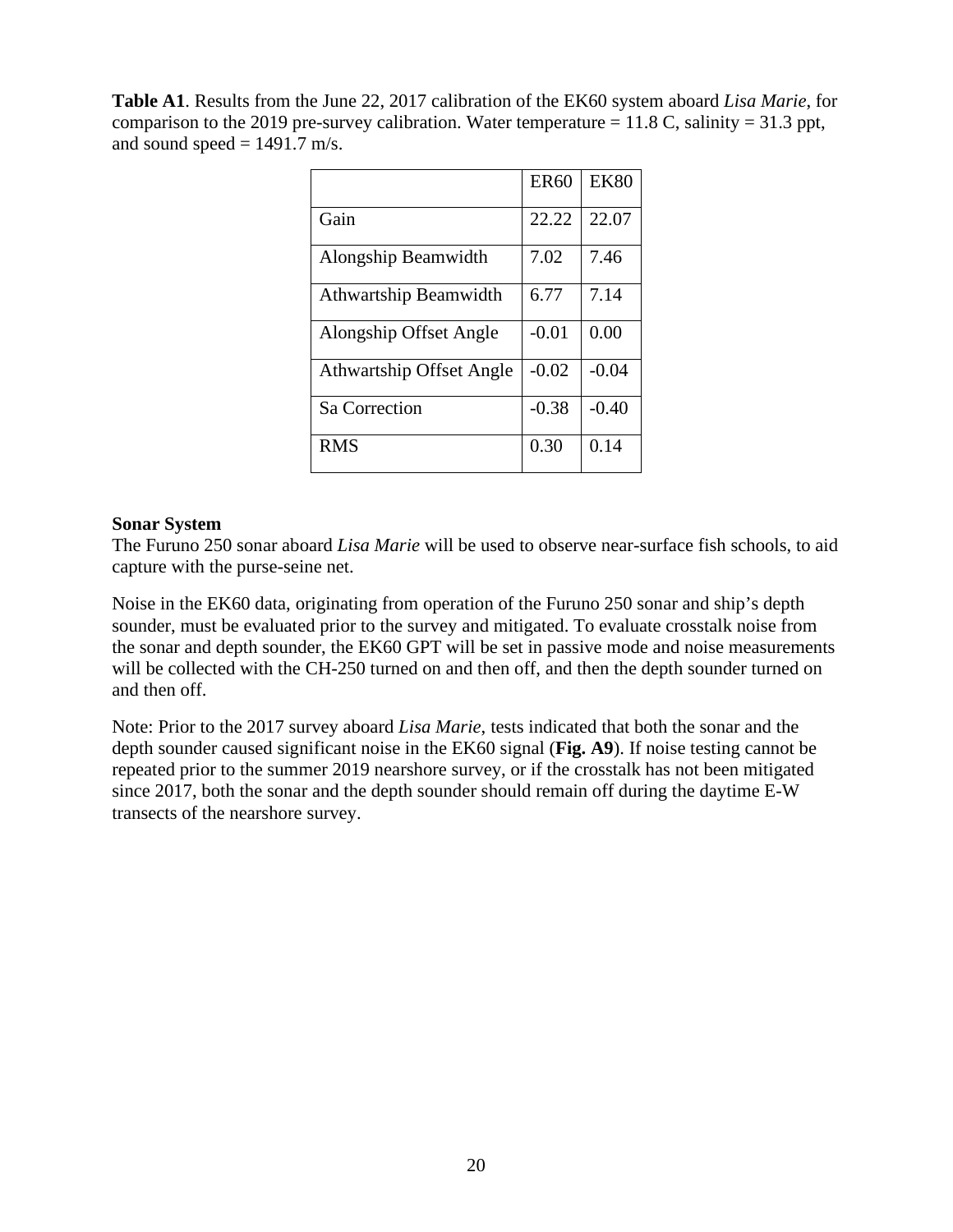

**Figure A9.** Results of noise testing prior to the summer 2017 nearshore survey aboard Lisa Marie, which show that both the sonar and echosounder cause significant crosstalk in the EK60 signal. Unless this crosstalk has been mitigated, the sonar and depth sounder should remain off during the daytime E-W transects.

| <b>Last Name</b> | <b>First</b><br><b>Name</b> | <b>Affiliation</b>                | <b>Phone</b>     | <b>Email</b>               |
|------------------|-----------------------------|-----------------------------------|------------------|----------------------------|
| <b>Blair</b>     | Andrew                      | F/V Lisa Marie,<br>owner          | 253-219-<br>4277 | Neworegon14@aolcom         |
| <b>Blair</b>     | <b>CPT</b><br>Ricky         | F/V Lisa Marie                    | 253-310-<br>2820 | RickyRBlair@Gmail.com      |
| Demer            | David                       | SWFSC, AST                        | 858-864-<br>4112 | David.demer@noaa.gov       |
| Sweetnam         | Dale                        | SWFSC, AST                        | 858-546-<br>7106 | Dale.Sweetnam@noaa.gov     |
| Mau              | Scott                       | SWFSC, AST                        | 858-546-<br>5645 | Scott.mau@noaa.gov         |
| Okoniewski       | Mike                        | <b>West Coast Pelagic</b><br>Coop | 260-619-<br>2019 | mokoniewski@pacseafood.com |
| Reinikka         | Dave                        | <b>J&amp;G Marine Supply</b>      | 253-572-<br>4217 | daver@jgmarinesupply.com   |

#### **Contact List**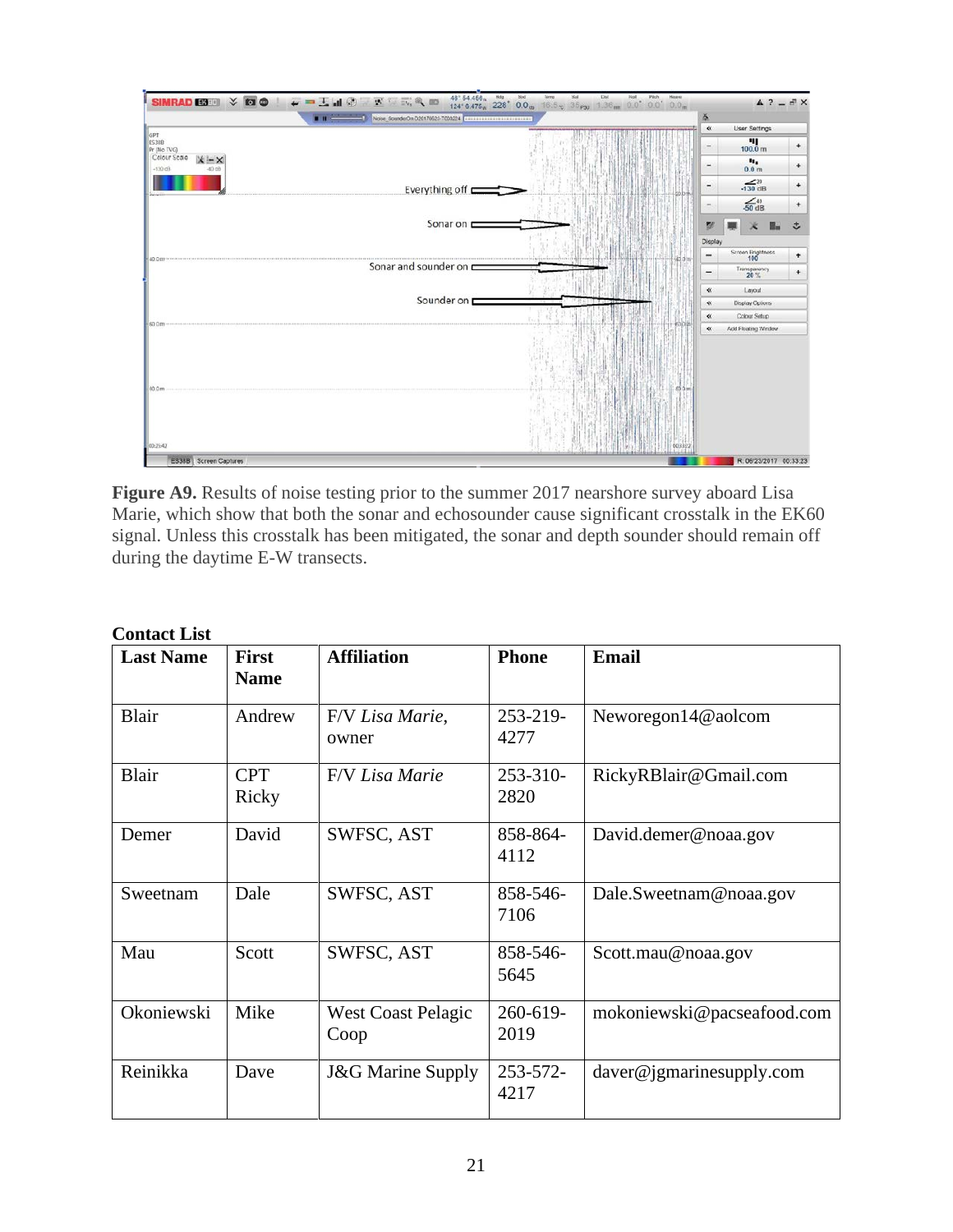| <b>Last Name</b> | <b>First</b><br><b>Name</b> | <b>Affiliation</b>           | <b>Phone</b>          | <b>Email</b>               |
|------------------|-----------------------------|------------------------------|-----------------------|----------------------------|
| Renfree          | Josiah                      | SWFSC, AST                   | 858-232-<br>3121      | Josiah.renfree@noaa.gov    |
| <b>Sessions</b>  | <b>Steve</b>                | SWFSC, AST                   | 206-390-<br>8872      | Steve.sessions@noaa.gov    |
| Shaughnessy      | Greg                        | Ocean Gold<br>Seafoods, Inc. | $360 - 310 -$<br>0662 | Gshaughnessy@oceancos.com  |
| Stierhoff        | Kevin                       | SWFSC, AST                   | 808-225-<br>0106      | Kevin.stierhoff@noaa.gov   |
| David Wang       | <b>LT</b>                   | NOAA Corps,<br>Reuben Lasker | 619-230-<br>0331      | Ops.reuben.lasker@noaa.gov |
| Zwolinski        | Juan                        | SWFSC, AST                   | 619-794-<br>8824      | Juan.zwolinski@noaa.gov    |

# **Equipment List**

| <b>Equipment / Supply</b>                        | Quantity       | <b>Responsibility</b> |
|--------------------------------------------------|----------------|-----------------------|
| EK60 GPT (with AC power cable)                   | $\mathbf{1}$   | <b>AST</b>            |
| Line-conditioning power strip                    | $\overline{2}$ | <b>AST</b>            |
| GPT ground cable                                 | $\mathbf{1}$   | J&G Marine<br>Supply  |
| GPT 110V AC power source                         | $\mathbf{1}$   | J&G Marine<br>Supply  |
| <b>ES38-B Transducer</b>                         | 1              | F/V Lisa Marie        |
| <b>ES38-B Factory Calibration Sheet</b>          | 1              | J&G Marine<br>Supply  |
| Transducer cable and Amphenol connector (6')     | $\mathbf{1}$   | <b>AST</b>            |
| ER60 Laptop PC (and spare)                       | $\overline{2}$ | <b>AST</b>            |
| USB-Serial adapter (and spare)                   | $\overline{2}$ | <b>AST</b>            |
| 2-TB USB HDDs (and spare)                        | $\overline{2}$ | <b>AST</b>            |
| Handheld GPS receiver, antennae, PS (backup)     | $\overline{2}$ | <b>AST</b>            |
| Male DB-9 serial plug (and spare) for GPS input  | $\overline{2}$ | <b>AST</b>            |
| Male DB-25 serial plug (and spare) for auxiliary | $\overline{2}$ | <b>AST</b>            |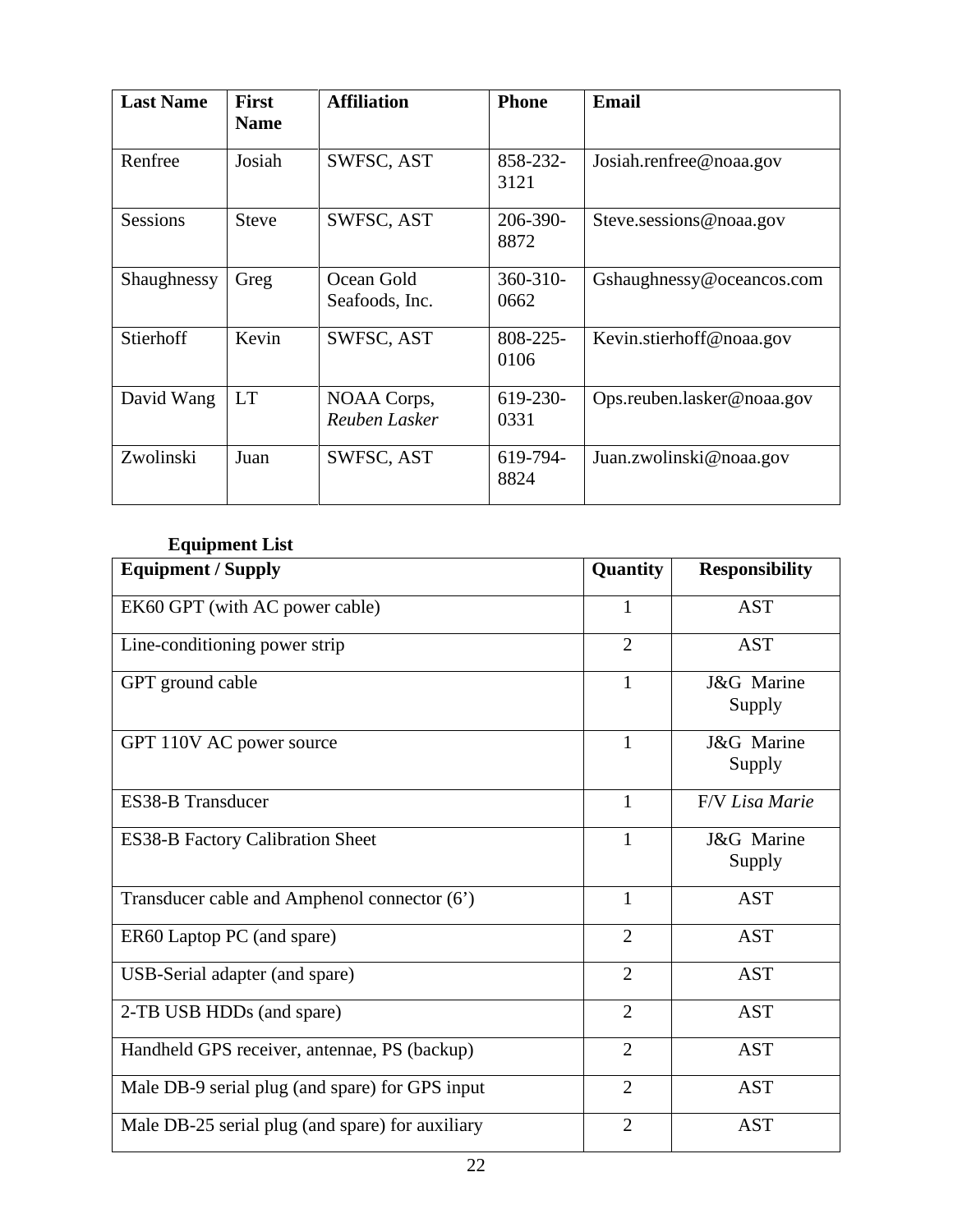| "Crossover" Ethernet cable (and spare)                       | $\overline{2}$              | <b>AST</b>     |
|--------------------------------------------------------------|-----------------------------|----------------|
| "Straight through" Ethernet cables (backup)                  | $\overline{2}$              | <b>AST</b>     |
| Four-port Ethernet switch and PS (backup)                    | 1                           | <b>AST</b>     |
| Surge suppressor/line filter power strip (and spare)         | $\overline{2}$              | <b>AST</b>     |
| Extension cord (and spare)                                   | 2                           | <b>AST</b>     |
| Furuno 250 sonar                                             |                             | F/V Lisa Marie |
| Synchronize <i>Lisa Marie</i> 's sounders and sonar from GPT |                             | J&G Marine     |
| Auxiliary                                                    |                             | Supply         |
| 38.1-mm diameter WC (6% Co) sphere (and spare)               | $\mathcal{D}_{\mathcal{L}}$ | AST            |
| Reel, $\sim$ 20 lb test monofilament line                    |                             | <b>AST</b>     |
| Handheld VHF radios and charger                              | 3                           | <b>AST</b>     |
| YSI Pro2030 probe                                            |                             | <b>AST</b>     |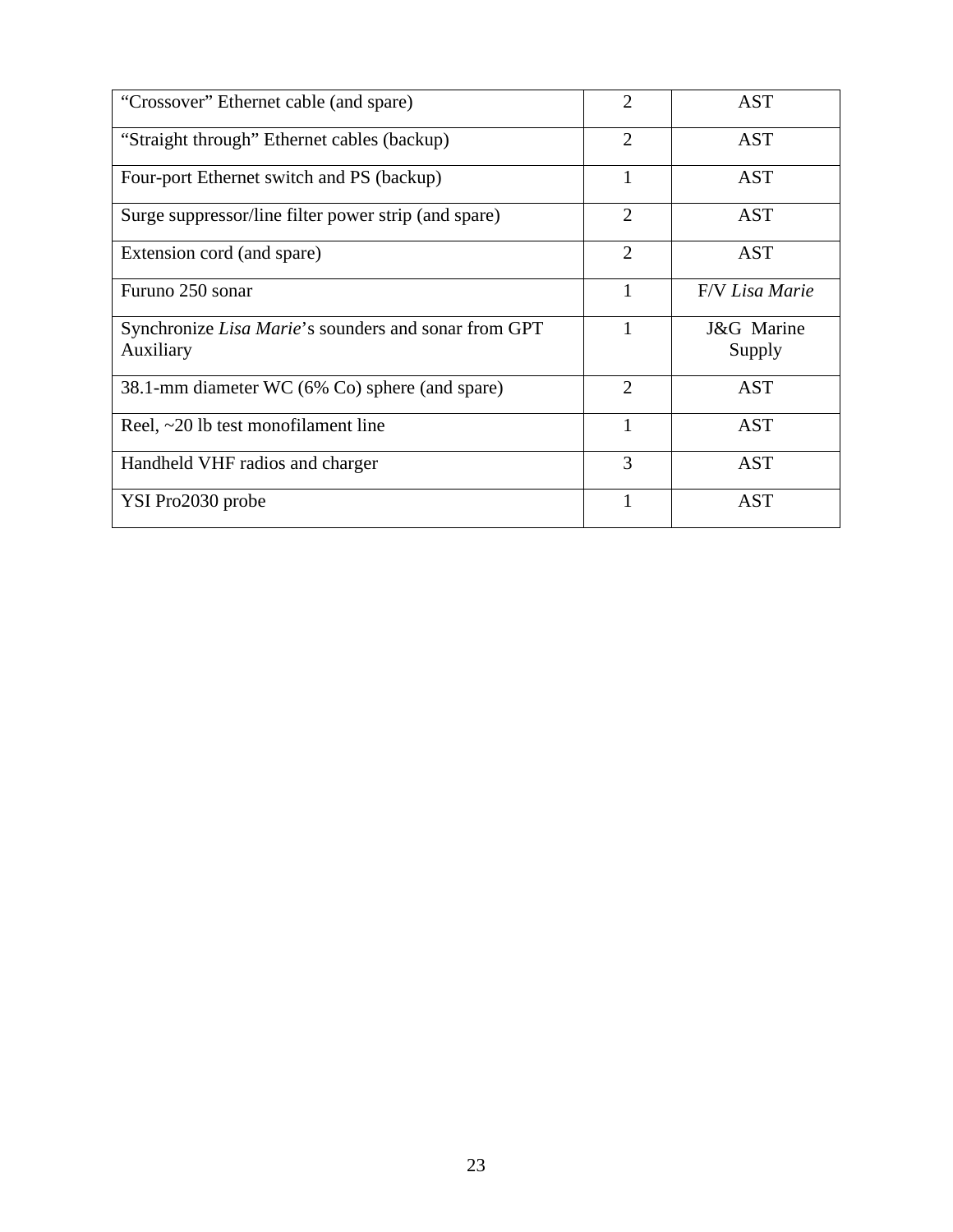Attachment 2

**West Coast Pelagic Conservation Group -WDFW Collaborative Nearshore Survey** *Draft Project Agreement*

**Platform:** Fishing Vessel *Lisa Marie* **Project Title:** Industry-WDFW Collaborative, Summer 2020, Nearshore WA-OR Survey **Project Dates:** July – September 2020 (specific date dependent on conclusion of NOAA-SWFSC ATM Summer 2020 Survey)

Approved by: And  $\ell$  m class Dated: 10/13/2019

Mike Okoniewski Senior Advisor Pacific Seafood

Approved by: Dated: \_\_\_\_\_\_\_\_\_\_\_\_\_\_\_\_\_\_ Tien-shui Tsou, Ph.D. Senior Scientist, Program Leader Marine Fish Science Program WDFW

Approved by: Dated: \_\_\_\_\_\_\_\_\_\_\_\_\_\_\_\_\_\_ Lorna Wargo, MSc. Manager Marine Fish Science Program WDFW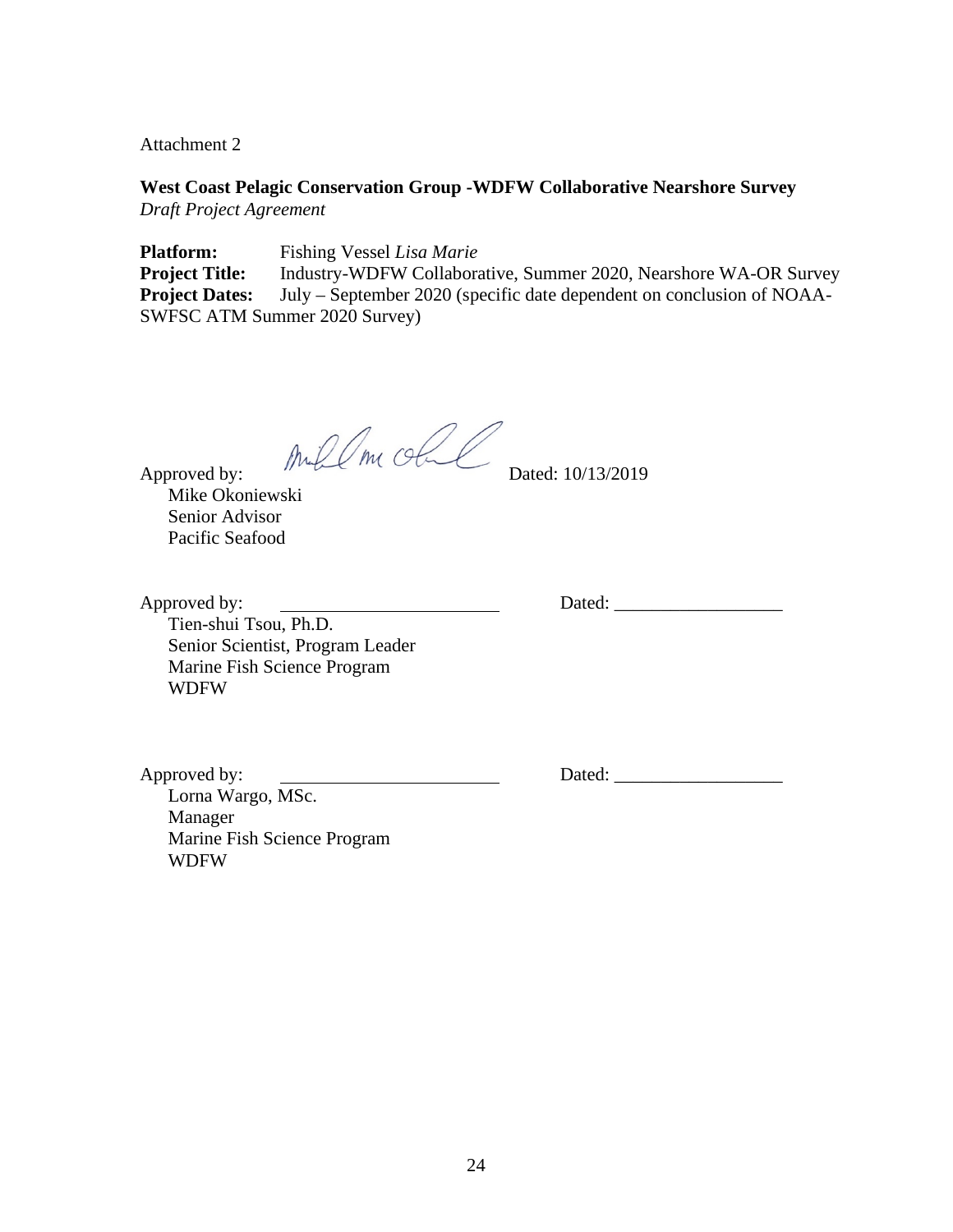# **Overview**

During June-September 2019, the Washington Department of Fish and Wildlife (WFDW) and West Coast Pelagic Conservation Group (WCPCG; industry) will evaluate alternative strategies for validating species composition. The goal of this proof-of-concept project is to address the temporal and spatial difference between detection and sampling of CPS in the NOAA/SWFSC ATM survey: species sampling is limited to surface-trawl gear deployed at night, while acoustic surveying is conducted during the day. Often the surface-trawls capture very few or no fish. Fishermen's experience suggests that species composition varies significantly from day to night.

The F/V *Lisa Marie* will survey Washington nearshore waters for CPS one to two months after the initial NOAA-SWFSC survey. The anticipated length for this stage is 10 to 12 days (sea-time), including standby days for inclement weather.

# **Methods**

The *Lisa Marie* will depart Westport and begin sampling of the nearshore area off Washington on established transects (from Stage 1) where fish are present. Transiting of each transect is expected to occur on a straight line between the inshore and offshore waypoints. The direction of travel, west to east and/or east to west, will be prescribed. Deviations from transect lines should be minimized.

When putative CPS schools are observed along a transect, the *Lisa Marie* will use a purse seine net to sample the sizes and species composition of the CPS. For day-night comparisons, the *Lisa Marie* will fish, on average, four (4) times per 24-hour period, each time for approximately60 minutes to be repeated five (5) days. This strategy should provide data from 20 sets over the course of the study. Additional days may be fished.

To avoid or mitigate interactions with protected species, the net will not be set around pinnipeds but may be set if only a few are visible in the area. If any dolphins or porpoises are seen within 500 m of the vessel, the move-on rule is applied. If killer whales are seen at any distance, the move-on rule is applied. If any cetaceans are seen within the net it is opened immediately.

The catch-processing protocol follows:

- For each school to be sampled, document location, and estimate school size and amount wrapped.
- For every set, collect up to 10 dip net samples, separated as much as possible in the purse-seine. If unable to collect 10 samples, a census should be conducted. Each scoop should be approximately 4.5 kg (or 10 pounds).
- For each dip net sample, sort the Pacific sardine, Northern anchovy, Pacific mackerel, jack mackerel, Pacific herring, and market squid and record the number, and combined weight of each species.
- Combine the dip net catches by species, randomly sample as many as 50 specimens of each species noted above, and record the number and total weight of each species.
- For each specimen of each species in the random sample:
	- o Record standard length for sardine and anchovy, fork length for mackerels and herring, and mantle length for squid to the nearest millimeter.
	- o Record weight to the nearest gram.